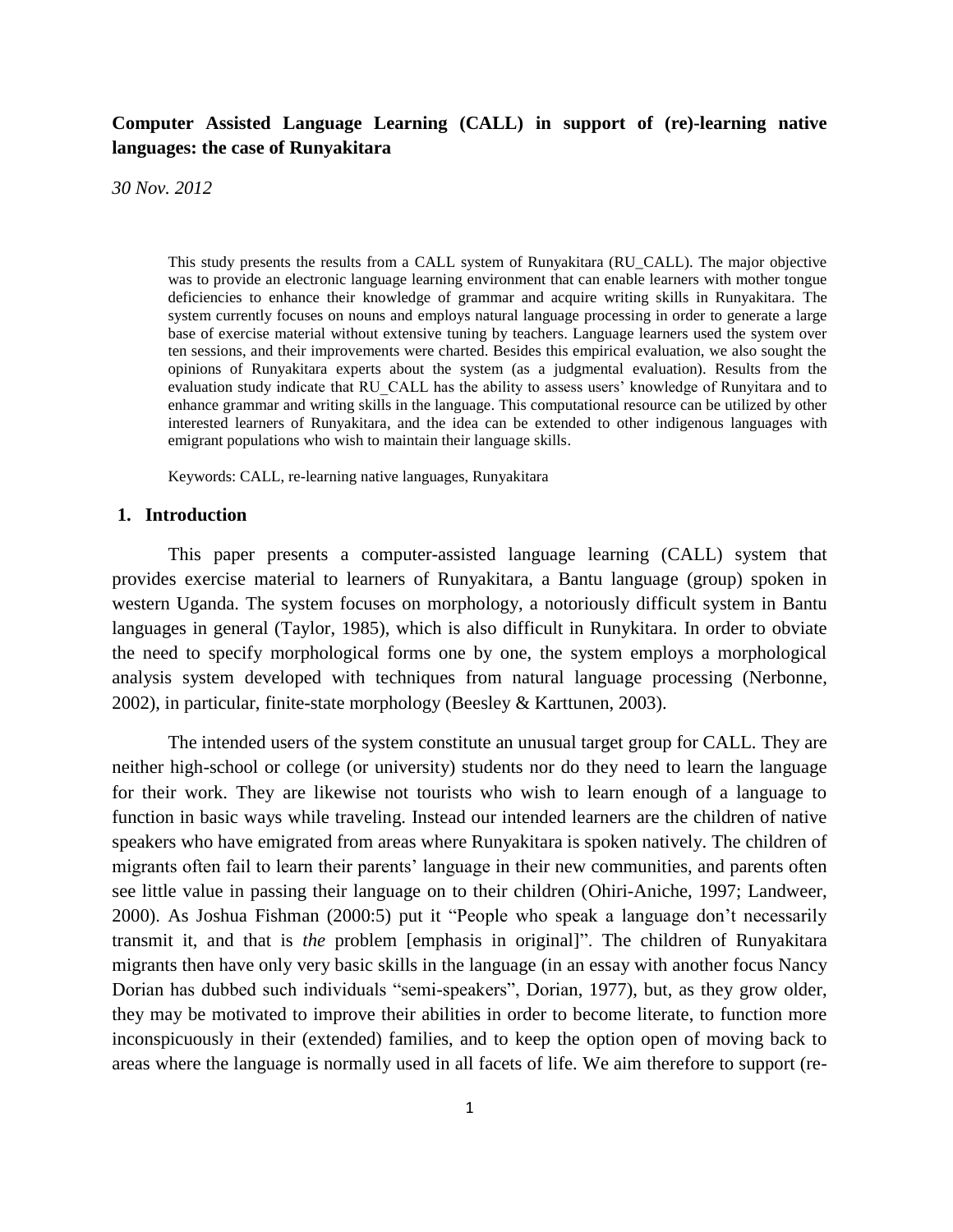)learning. We use the term '(re-)learning' with the 're-' in parentheses in order to be studiedly vague about the degree to which the students ever were competent speakers. The students have some limited competence in the target language, Runyakitara, but it is unclear whether they once knew it well. We envision supporting not only this unusual, but sizable group of learners, but also playing a role in more traditional settings for language learning. In school settings, for example, teaching literacy skills in native languages can aid in their preservation by increasing respect for them and providing a larger group of speakers with educated skills in the language. We draw attention to this unusual group of learners, who generally have little access to formal teaching, because CALL facilities may be especially important to them.

We also report on an evaluation of the system which consisted of comments from experts in the language and the analysis of a set of ten lessons in which users' abilities were tracked. The experts were positive, and the users systematically improved in their ability to recognize and to produce very complex Runyakitara forms.

The following section elaborates on our argument that the group of users we target is both unusual but also worth the effort involved in system development.

### *1.1 Motivation*

Uganda is linguistically diverse with 43 living languages (Lewis, 2009). Great ethnolinguistic diversity means that English (the language of the former colonizer) had to remain the official language after independence. Today English is spoken by approximately 5% of the population which has a literacy rate of around 50% (Buttery *et al*, 2009). Although English is the official language of Uganda, a large number of Ugandans do not understand or speak it at all (Tembe & Norton, 2008).

Runyakitara, a name given to four languages, namely Runyankore, Rukiga, Runyoro and Rutooro, is spoken by about 6 million people in western Uganda. Other speakers can also be traced in Tanzania (Haya, Kerewe, Nyambo, etc) and Democratic Republic of Congo (Tuku, Hema, etc.). Having said that, let us hasten to add that the learners we target are in no sense acquiring a standard language on the basis of a mastery of a dialect (see below).

Even though Ugandans are not in general capable in English, local languages such as Runyakitara are not well documented or well known, not even to all their native speakers! Presently, some Ugandans cannot effectively read or write in their first languages even when they are educated, simply because they are encouraged to use English from childhood on and take pride in using it in daily communication. This means that individuals are often motivated later to (re-)learn local languages in order to function socially and economically in different places of residence.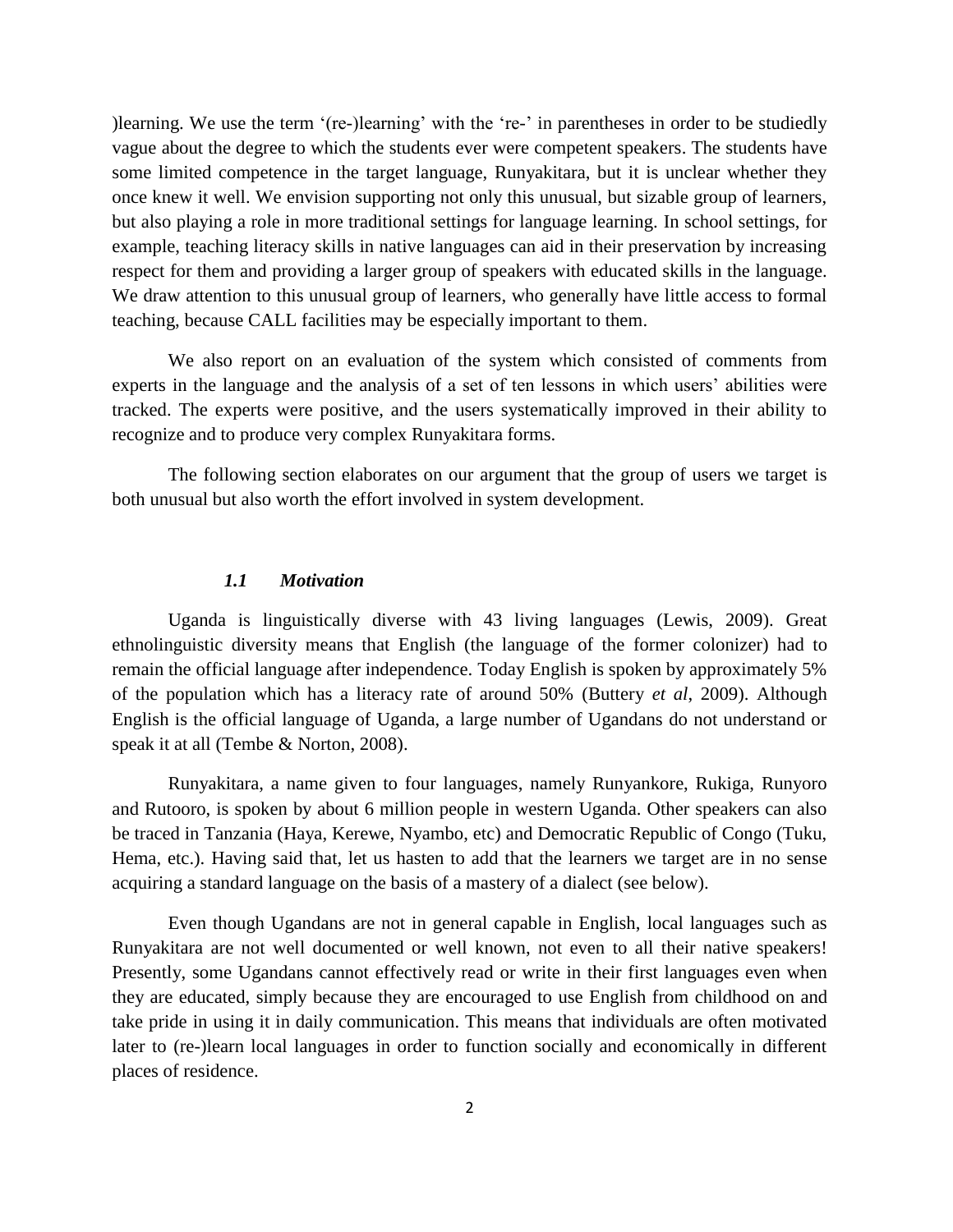Uganda as a country recognizes an obligation to provide information to its citizens in the languages they understand well, and to encourage the development, preservation and enrichment of all Ugandan languages (Constitution of Uganda, 1995). Therefore, Uganda supports newspapers and radios in local languages. But, because literate speakers of local languages are scarce, government documents in local languages are full of typographical and grammatical mistakes. The people employed are not proficient enough in the different local languages. This means that there is also an officially recognized need to support proficiency in local languages.

We therefore aim to support Ugandans in learning their local languages, in particular by providing CALL systems designed for this purpose. Specialized systems may have an impact on the existing language situation by improving the general level of proficiency.

This research targeted most specifically a group of learners that has not been widely considered, i.e., people not proficient in their own first language. These learners may have suffered from language attrition (Schmid & de Bot 2004; Schmid et al. 2004), but it is likely that many of them never learned their parents language well, just as many migrant children fail to learn their children's language well, as many contributions to Fishman's (2001) collection document (see especially M.Clyne's contribution on Australian immigrant languages). While we envision a larger potential group of beneficiaries for the system we present and evaluate below, we focus in our evaluation on a group of learners who had acquired some ability in Runyakitara from their native-speaker parents, who had moved from the Runyakitara-speaking area to Kampala. The parents often spoke Runyakitara to each other but not to their children, leaving the children with little proficiency in their first language.

Given these circumstances, such people need help in their *own* first language (Fillmore, 2000). In most cases, such people shy away and do not participate where language proficiency is required. As Halliday (1968) states: 'A speaker who is made ashamed of his own language habits suffers a basic injury as a human being: to make anyone, especially a child, feel so ashamed is as indefensible as to make him feel ashamed of the color of his skin'.

#### **2. Related research**

Extensive research has been done in CALL and also in Intelligent Computer Assisted Language Learning (ICALL) (Warschauer & Healey, 1998; Gamper & Knapp, 2002). There is also a wealth of research on teaching morphology using CALL (Antoniadis et la., 2005; Shaalan, 2005; Blanchard et al., 2009; Nagata, 2009; Dickinson, 2010; Esit 2011; Amaral & Meurers, 2011). This section does not attempt to review CALL and ICALL generally, but focuses instead on literature on CALL systems for learning morphology and on systems for native African languages.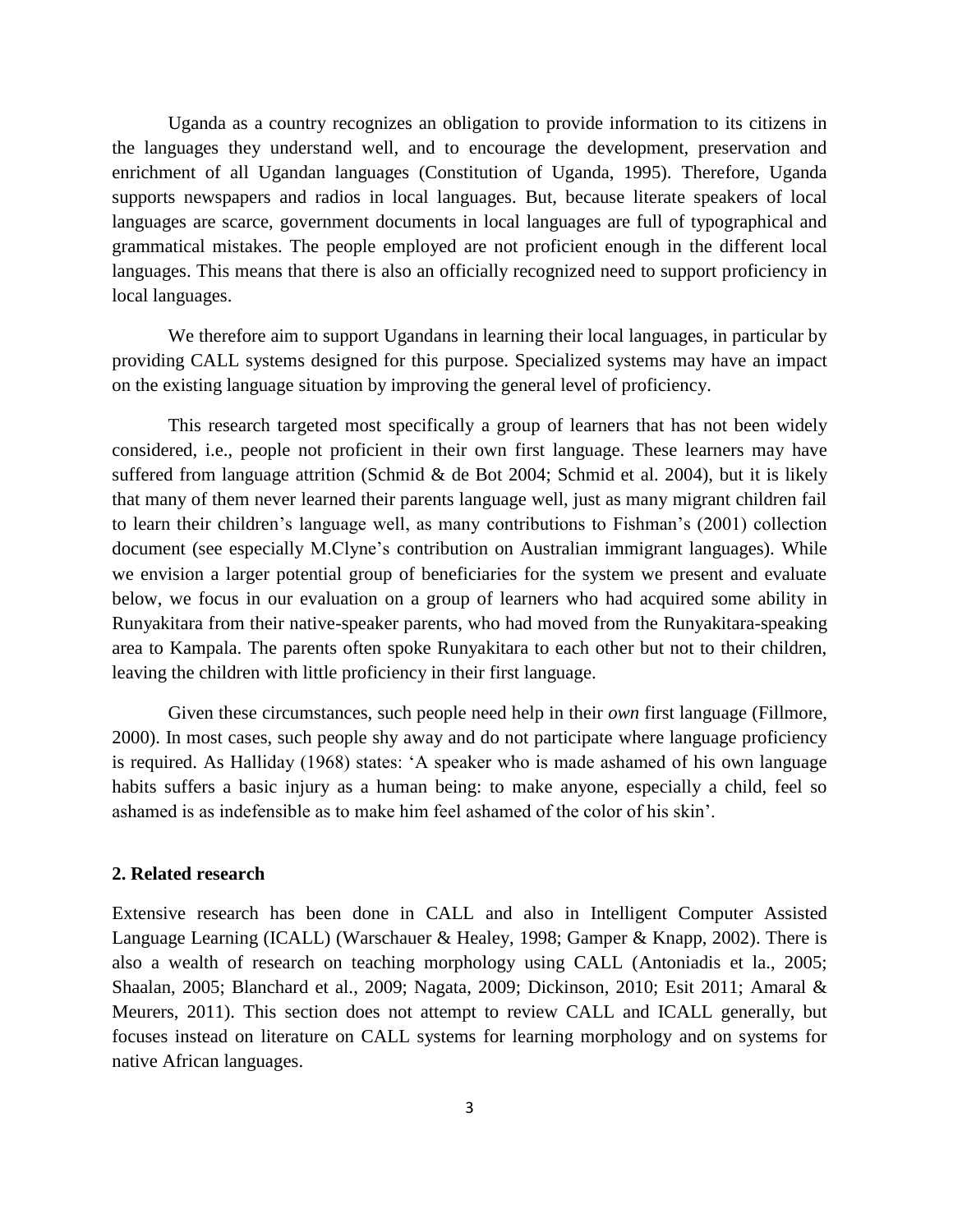Warschauer and Healey (1996) observed that recent years had shown an explosion of interest in using computers for language teaching and learning. They describe the role of computers in CALL, a brief history of CALL, and various desgn philosophies, including Behaviorist CALL, Communicative CALL and Integrative CALL. The authors further predict that the future of CALL will heavily rely on the ability of learners and teachers to find, evaluate, and critically interpret net-based information. Their insights informed our research with respect to the history and future directions of CALL.

GLOSSER (Nerbonne & Dokter, 1999) is an early system that extensively utilizes a morphological analyzer in language learning. The major components of this system include a morphological analyzer for French, a part-of-speech disambiguation system, a bilingual dictionary, and aligned bilingual corpora. The system's provided intelligent assistance to Dutch students learning to read French. The system's strength lay in its individualized instruction and its facilitation of access to additional learning resources (see above). The focus, however, is the learning of vocabulary that needs to be acquired separately from reading exercises.

Gamper and Knapp (2002) provide an overview on intelligent computer-assisted language learning (ICALL) systems. The most advanced systems were investigated and classified along five dimensions: supported languages, Artificial Intelligence techniques, language skills, language elements, and availability. The authors also discuss outstanding problems which still need further research in order to exploit the full potential of intelligent technologies in modern language learning environments. This review of literature provided a framework for the practical, empirical research that we aimed at.

Amaral and Meurers (2011) present the motivation and prerequisites of a successful integration of Intelligent Computer-Assisted Language Learning (ICALL) tools into current foreign language teaching and learning (FLTL) practice. The authors focused on (i) the relationship between activity design and restrictions needed to make natural language processing tractable and reliable, and (ii) pedagogical considerations and the influence of activity design choices on the integration of ICALL systems into FLTL practice. We profited from their insights while focusing on the task of support the (re-)learning of afirst language.

Dickinson and Herring (2008) employed the **TAGARELA** framework developed by Amaral and Meurers (2006) to develop online ICALL exercises for Russian. Their system aims to teach basic grammar to learners of Russian, and its strength derives *inter alia* from audio and video exercises that enable the observation of language situations outside the classroom and life-like listening practice. Their system is internet-based, facilitating learning anytime and anywhere. Their exercises have fixed content, however, thus limiting learners to the content the developer put in the exercise.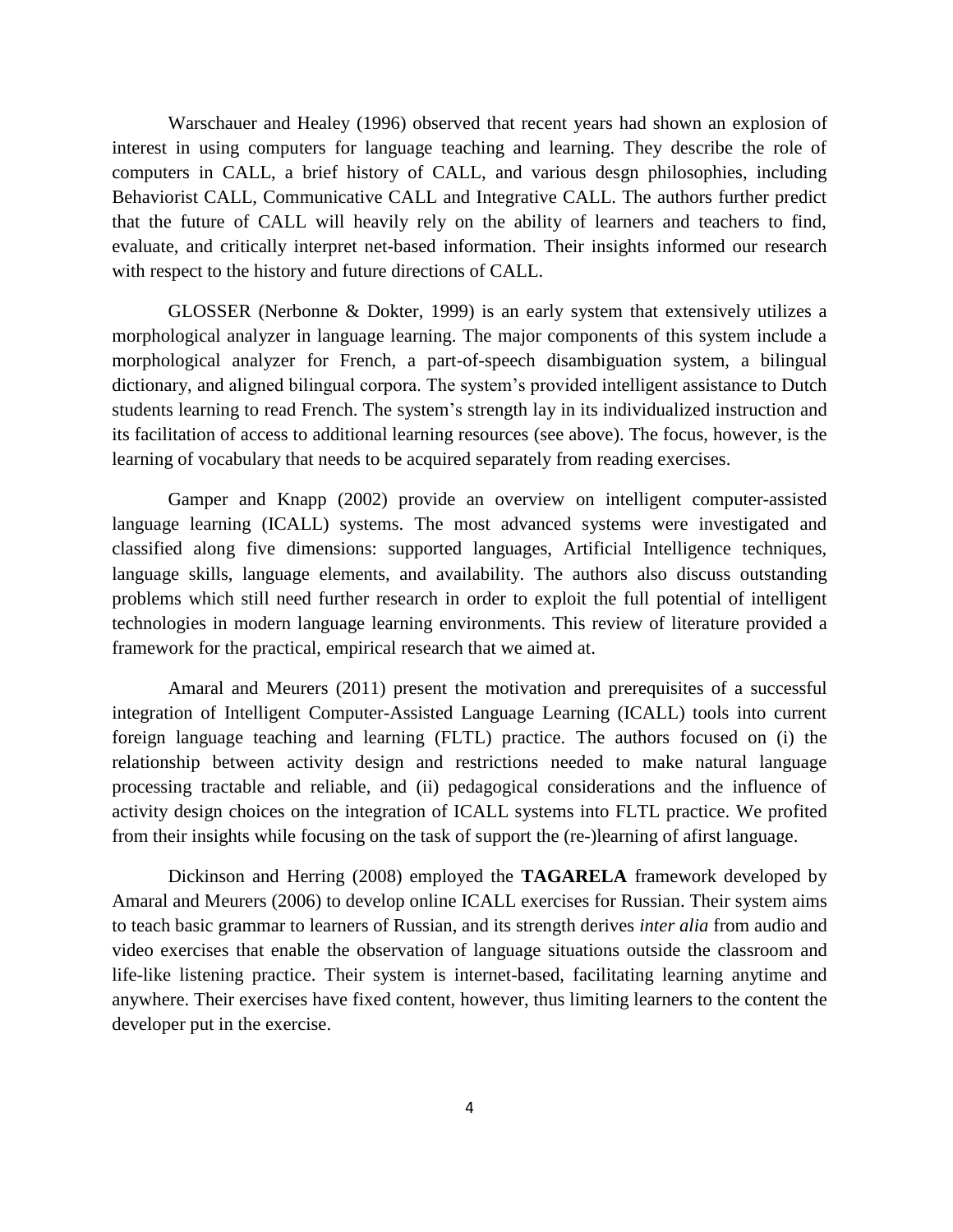Shaalan (2005) developed an ICALL system for Arabic learners. His system employs a morphological analyzer, sentence analyzer, reference material, feedback analysis and multimedia exercises. The aim was mainly to teach Arabic grammar to primary school children and learners of Arabic as a second/foreign language. The strength of this system lies in its multimedia and detailed feedback. In addition, learners are encouraged to produce sentences freely in various situations and contexts. The weakness of this system is that it follows a strict primary school curriculum, which may not be suitable for adolescent and adult learners of foreign languages.

Nagata (2009) presents a new version of Robo-Sensei's NLP (Natural Language Processing) system which updates the version currently available as the software package *ROBO-SENSEI: Personal Japanese Tutor.* According to Nagata (2009) the new system can analyze all of the grammatical structures introduced in a standard 2- to 3-year Japanese curriculum. It is supposed to serve as the backbone of a new, online CALL Japanese textbook capable of providing immediate, personalized feedback in response to errors produced by students in full-sentence-production exercises. The research focuses on strategies for error detection and feedback generation and describes how these strategies are integrated into Robo-Sensei's NLP system, what types of errors are detected, and what kinds of feedback messages are generated.

Hurskainen (2009) presents a UNIX-based ICALL system for Kiswahili learners. The system trains word order and concord patterns. It is based on a morphological analyzer of Kiswahili and does not limit the learner with respect to vocabulary. No evaluation or user study is presented. Katushemererwe and Hurskainen (2011) discuss an idea for a Runyakitara ICALL system. The system involves an implementation of rules for learning word order, concord and vocabulary in Runyakitara. No testing or evaluation of the system was done. In addition, the target group was different from the group targeted in the present study because the system targeted advanced students of Runyakitara at university level and teachers of Runyakitara in primary teachers' colleges.

Odejobi and Beaumont (2003), Oyelami (2008), Hamwedi and Dalvit (2012) and Van Huyssteen (2007) report on CALL systems for Yoruba, Igbo, Ohsikwanyama, and eleven (!) South African languages, respectively, focusing on the children of emigrants, and second and foreign language learners. They are therefore different in focus from the present paper.

Despite some interest in CALL for African languages, it is evident that more research needs to be done. From the literature reviewed, the focus of our study remains different from other studies reported in the following ways:

i) We focus on Runyakitara, a less documented and not commonly taught language.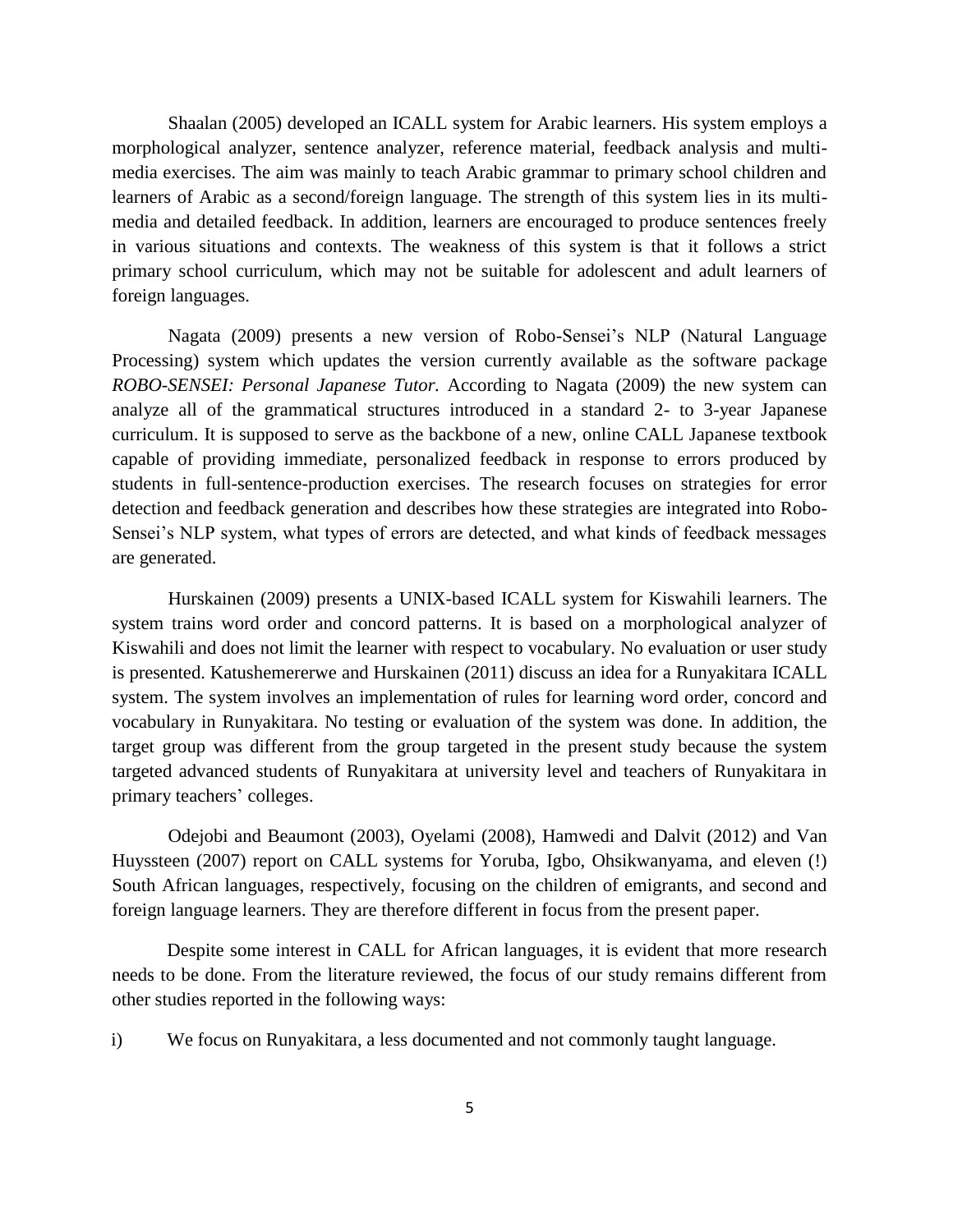- ii) We target "re-learners", including learners who have only basic, passive abilities in Runyakitara, a group unlike those in most other studies.
- iii) We provide exercises derived from a natural language processing system, unlike in other learning systems where a morphological analyzer is used to analyze the learners' answers (Shalaan, 2005), or as aid in providing morphological knowledge or dictionary access (Nerbonne & Dokter, 1998; Amaral, 2007). We utilized the morphological analyzer to develop exercises for learning.
- iv) We report the results of evaluating an implemented system. Learners experimented with the system, and their experience (including their learning) is analyzed later in this paper.

# **3. Highlights of Runyakitara noun morphology and consideration for RU\_CALL**

We have focused on noun morphology in RU\_CALL to-date because it is difficult to learn as already stressed by some Bantu language learners: "One of the most difficult aspects of learning Swahili is its system of nouns..."<sup>1</sup> Naturally, a more complete system would have to include exercises for verbs as well. Table 1 illustrates singular and plural morphology in Runyakitara:

Table 1. Examples of noun forms in Runyakitara.

| Class 1/2<br>(people class) | Singular<br>Omukazi (a woman)<br>Mukazi<br>(woman)<br>Omwana (child)<br>Swenkuru ((my)grandfather)<br>Omuhangi (creator) | <b>Plural</b><br>abakazi (women)<br>bakazi (women)<br>abaana (children)<br>baashwenkuru ((my)grandfathers)<br>abaryakamwe (people symbolizing oneness) |
|-----------------------------|--------------------------------------------------------------------------------------------------------------------------|--------------------------------------------------------------------------------------------------------------------------------------------------------|
| Class 9/10                  | ente (cow)<br>Embuzi (goat)<br>Ebaafu (basin)<br>Baasi (bus)                                                             | ente (cows)<br>embuzi (goats<br>ebaafu (basins)<br>zaabaasi (buses)                                                                                    |

Table 1 shows examples from only six declension classes of nouns, including class 1/2 containing the greatest number of forms. In total there are 18 declension classes in Runyakitara, all of which are instantiated extensively in RU\_CALL, each with two or more forms for singular vs. plural. These are complex and challenging to learners. The complexity

l

<sup>1</sup> [www.transparent.com/learn-swahili/overview.html](http://www.transparent.com/learn-swahili/overview.html)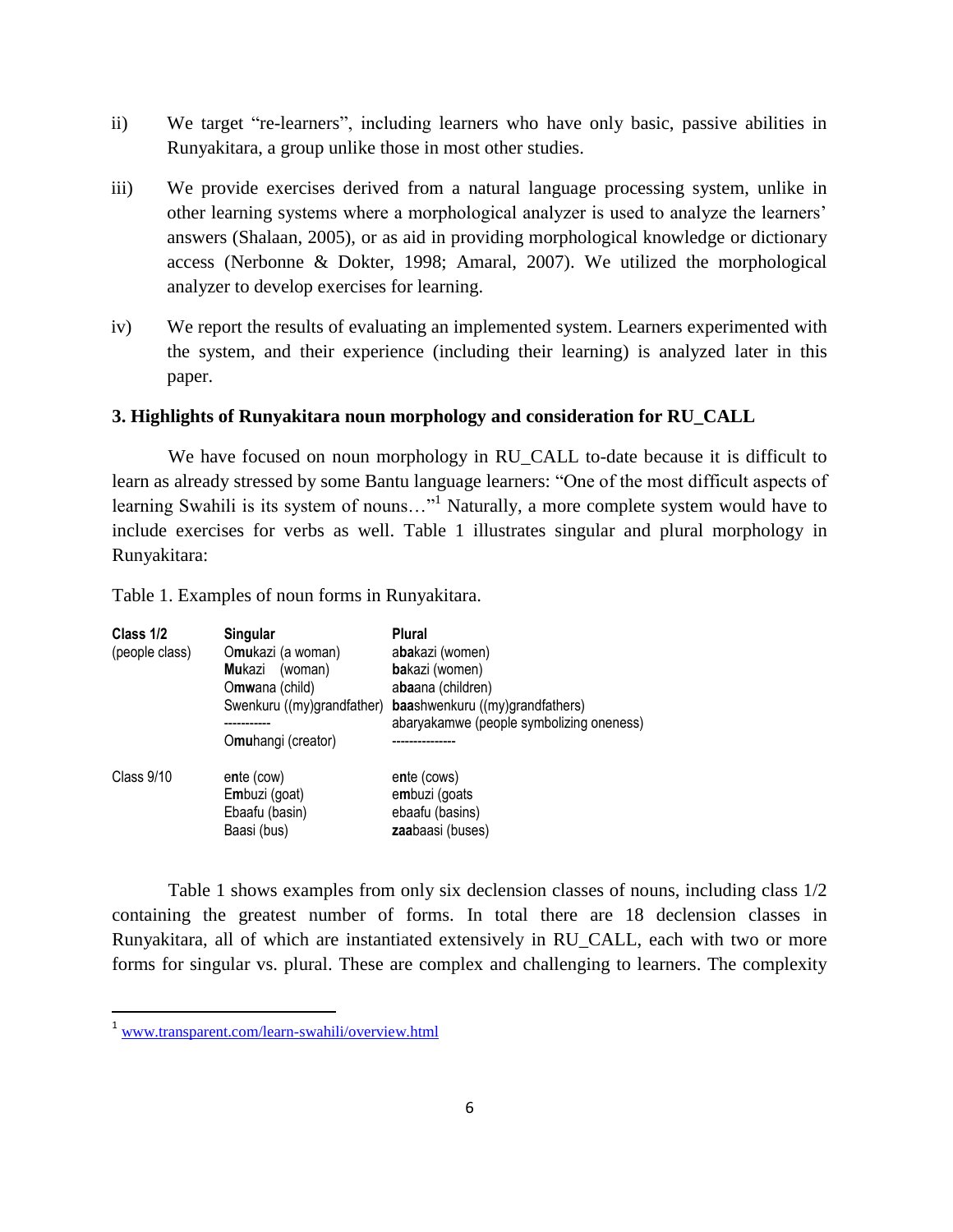stems from the fact that they are not phonologically motivated, but rather must be learned lexeme by lexeme.

We focused on nominal morphology not only for its complexity, but also because the noun is an important word category in Runyakitara. The noun class of a given noun influences other nominal constituents such as pronouns, adjectives and verbs which must agree with the nouns they form constructions with (or represent anaphorically). For example, in the phrase *abaana bato baija* ('young children have come'), the noun class plural marker **ba** appears in a noun (*abaana*), an adjective (*bato*) and a verb (*baija*).

Nouns in Runyakitara are associated with an initial vowel which serves as a pre-prefix to the root or stem. These vowels are specific. They include: **a,** (*abantu* 'people') **e**, (*ekitookye* 'banana') and **o**, (*omuntu* 'person') as presented by Ndoleriire and Oriikiriza (1990). There are rules that govern the occurrence of the initial vowel. If the noun class prefix contains the vowel **a**, e.g. **ba** or **ma**, the initial vowel will be **a,** thus, *amate* 'milk' *abakazi* 'women'. When the noun prefix has **i** or -, the initial vowel is **e** for example, *ekitookye, emiti,* etc. The initial vowel is **o** when the noun class prefix has **u**, as in *omuntu* 'person' or, *omuti* 'tree'. When a noun is preceded by a preposition such as **omu** 'in' or **aha** 'at', the initial vowel is dropped e.g. *omu muti* 'in the tree'.

Once the noun morphology has been mastered, the learner has less trouble in phrase and sentence construction in Runyakitara.

#### **4. RU\_CALL: design and implementation**

RU\_CALL is a drill and practice system as well as a testing system. Although we are aware of language teachers' preferences for communicatively oriented language teaching, we also note that many of the same teachers frequently assign CALL drills and exercises for use outside the classroom (Jager, 2009). Specific objectives for designing RU\_CALL were:

- i) To act as a testing tool of the learners' knowledge of vocabulary of their own first language;
- ii) To test learners' knowledge of grammar, that is, whether they can identify a given noun as either singular or plural, and whether, given one form, they can produce another with contrasting number, e.g., plural when shown singular.
- iii) To act as an evaluation tool by providing scores which will aid the teacher to evaluate learners of the language.
- iv) To provide grammatical (morphological) exercises for students of Runyakitara.

To achieve the above objectives, the following was devised as a conceptual design: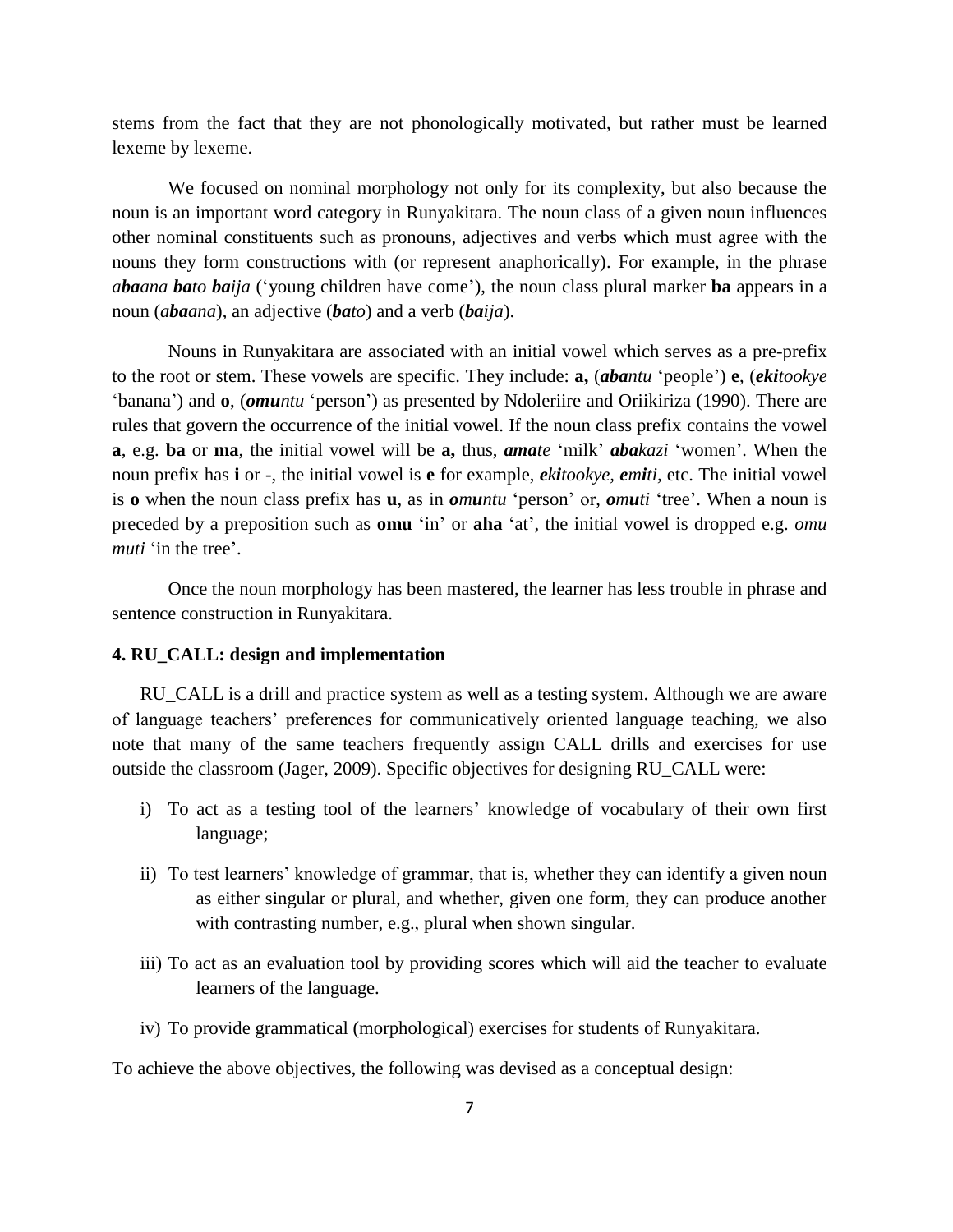

Figure 1. A Simplified RU\_CALL Architecture

We chose to develop a stand-alone system rather than a web-based system in order to benefit communities in Uganda where there is little or no Internet connectivity, including therefore the large majority of places where it is limited or unreliable. RU\_CALL provides the learner the opportunity of learning at his convenience in terms of time and medium.

### **4.1 RU\_MORPH (The Morphological Analyzer of Runyakitara)**

The linguistic knowledge in this learning system is derived from a morphological analyzer of Runyakitara, which was developed using Natural Language Processing (NLP) techniques (Jurafsky & Martin, 2008). NLP techniques have been identified as instrumental in developing pedagogically sound language learning applications (Nerbonne, 2002) and computationally tractable (Amaral & Meurers, 2011). The morphological analyzer of Runyakiara specifically utilized Finite State Automata (Beesley & Karttunen, 2003; Hanneforth, 2009).

Because the the work on the morphological analyzer for Runyakitara nouns has been published in a journal (Katushemererwe & Hanneforth, 2010), we refer the reader to that article for technical details. But we summarize here that the 4274 nouns used were extracted from a Runyankore-Rukiga dictionary, *Kashoboorozi* (Oriikiriza 2007), which, according to Oriikiriza (2007), incorporates the material from all the Runyankore-Rukiga dictionaries published earlier. In addition, *Kashoboorozi* was the most recent dictionary available at the time. We note nonetheless that *Kashoboorozi* does not cover all the nouns in all the four Runyakitara languages. Since, however, the four Runyakitara languages are judged to be 80% mutually intelligible (Lewis, 2009), we expect the coverage to be quite adequate for all four languages.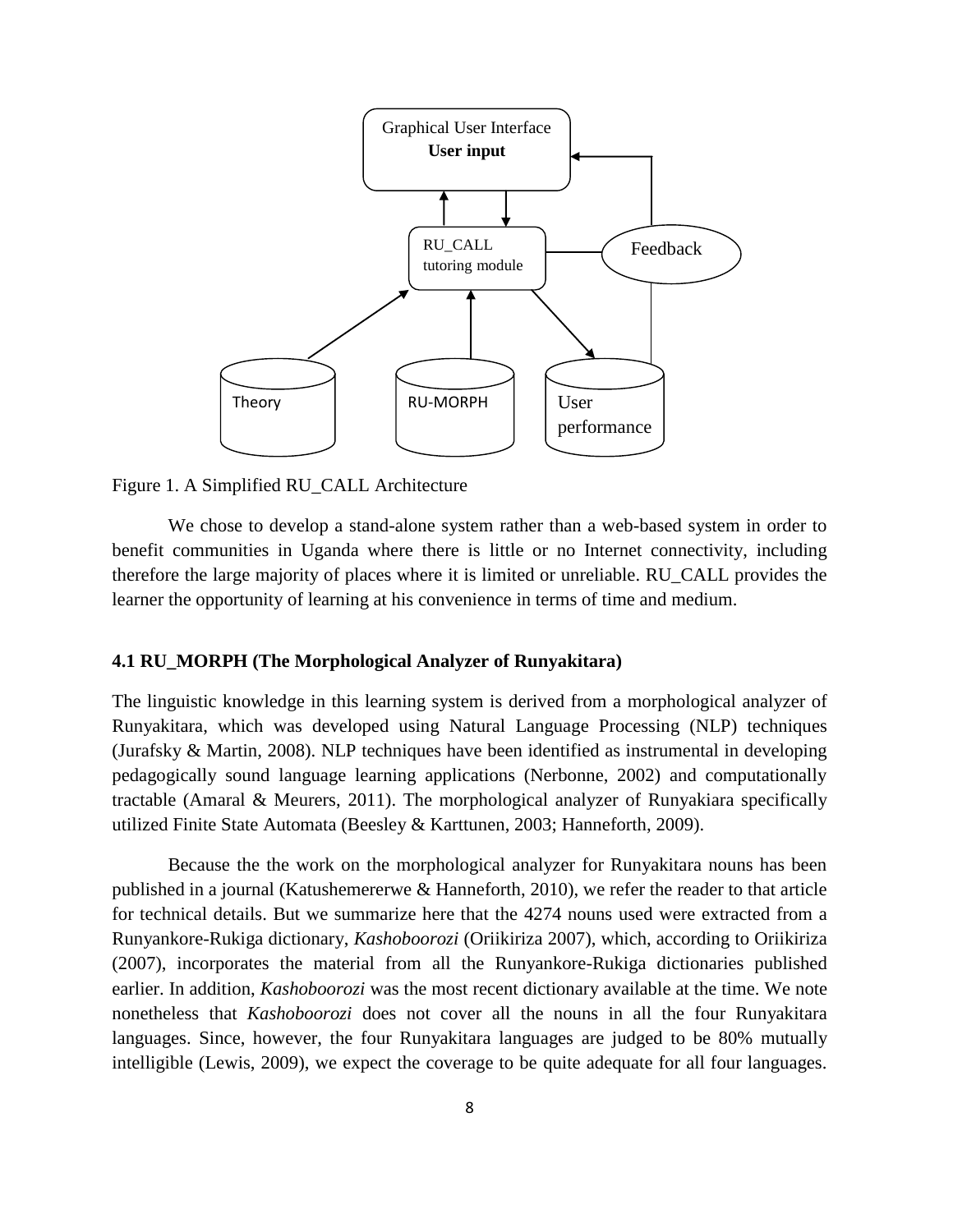The software was also tested at various levels of development and it presently analyzes newspaper corpora at 78% recall, and 72% precision. In addition to measuring based on newspaper text, we asked lecturers on the Runyakitara language (see below for more detail on these lecturers) to evaluate the coverage of the the nouns in RU\_CALL by the recall and precision searching for 100 nouns s/he knew. They reported that 90% of the nouns they sought were in the system. We interpret this to mean that the nouns most commonly known and used are covered by RU\_CALL.

The following is the sample test output from the morphological analyzer of Runyakitara:

| Twic 2. Emphablic momentum nom the morphological ruler follo by section |                                                                                                                                                                                                           |  |  |  |  |
|-------------------------------------------------------------------------|-----------------------------------------------------------------------------------------------------------------------------------------------------------------------------------------------------------|--|--|--|--|
| aheeru :<br>ahi :                                                       | aheeru [ADJECTIVE ROOT15S<br>ahi[DEM PR CLASS16]                                                                                                                                                          |  |  |  |  |
| ahu :                                                                   | ahu [DEM PR CLASS16]                                                                                                                                                                                      |  |  |  |  |
| ahurira :                                                               | a [VERB PREF SPM3S Spm3s=agrmt3s] [VERB PREF PRESENT<br>Present=habitual]hurir[VERB ROOT SIMPLE<br>Simple=simpleverb]a[VERB END IND Ind=mood]                                                             |  |  |  |  |
| ebijwaro :                                                              | ebi[NOUN PREF 8P 8s=npref8p]jwaro[NOUN ROOT IT It=class7]                                                                                                                                                 |  |  |  |  |
|                                                                         | naagamwaraguza : n [VERB PREF SPM1S Spm1s=agrmt1s]aa [VERB PREF ASPECT2<br>Aspect2=perfective]ga[VERB PREF OPM6 Opm6=agrt6]<br>mwaraguz [VERB ROOT SIMPLE Simple=simpleverb] a [VERB END IND<br>Ind=moodl |  |  |  |  |

Table 2. Linguistic Information from the Morphological Analysis System.

All word categories are described in the morphological analyzer of Runyakitara as illustrated above. For the purposes of the RU\_CALL system, the following word categories were exploited:

| Word category          | <b>Class</b> | <b>Number of forms</b> |
|------------------------|--------------|------------------------|
| $Nouns - classes$      | $1 - 18$     | 12,480                 |
| Demonstrative pronouns | 1-18         | $72^{\circ}$           |
| Adjectives - classes   | 1-18         | 1.546                  |

### **4.2 RU\_CALL tutoring module**

RU\_CALL comprises learning content, tutoring and feedback control. As noted above, we offer grammar exercises. Awareness of language forms and rules is important in language learning (Amaral & Meurers, 2011). Jager (2009) further elaborates that many teachers pursue a communicative philosophy in class but assign grammar-oriented CALL exercises.

#### **4.3 Theory**

The system has supplementary material in form of grammatical explanations. This content is not part of the morphological analyzer, but can be accessed by the learner when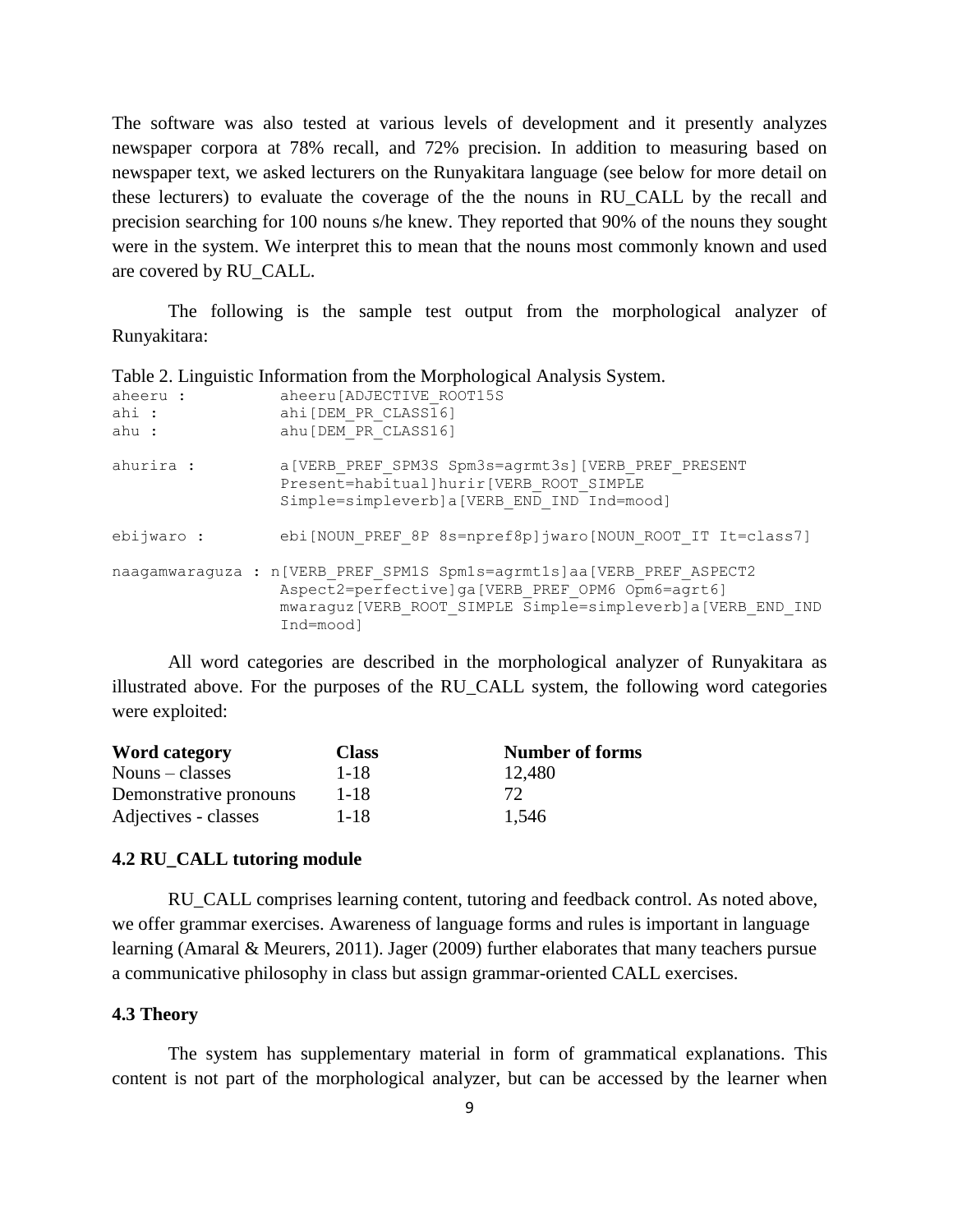he/she accesses the system. Grammatical content is organized in topics and sub-topics which should be easy for the learner to understand. We do not elaborate on this here as it is not innovative.

#### **4.4 Learner Performance Monitoring**

We maintain a database containing learners' identification (name and/or student number), date of learning, content already covered and scores the learners obtained. In addition, a search facility was designed to allow teachers to search for the scores of a given learner in case the number of learners gets bigger.

#### **4.5 Feedback**

After each input from the learner there is feedback. The importance of feedback in enhancing learning has been demonstrated often (Sauro, 2009). There are three types of feedback included in our system: corrective, motivational, and directive feedback. When the input is correct, feedback is motivational, i.e., the learner is informed that the input is correct and directed to the next course of action. When the input is incorrect, the learner is also informed accordingly and normally asked to try again or to consult the theory module. With respect to corrective feedback, the learner is given the correct answer after a number of attempts. The learner is also guided to consult theory just in case s/he wants to learn more about the word/phrase.

#### **5. The RU\_CALL system**

RU\_CALL system may be described from different perspectives: a user's view of the system, RU\_CALL tutoring, assessment, morphological analyzer and theory.

#### **5.1 User's view of the system**

An interface provides a means of communication between the user and the RU\_CALL system. It is used to present lessons, allow the learner to submit input and to obtain feedback.

## **5.1.1 Learner**

To access the system, the learner must first register to allow the system recognize the learner profile and be able to store his or her scores. Once the learner is logged on, s/he performs an exercise, including the following: i) answering the multiple choice questions, ii) providing alternative singular/plural words and phrases as prompted, and iii) getting feedback. The learner can also ask for an answer in case s/he does not have any clue. The learner is also free to invoke theory if s/he needs it either before, during or after learning. None of these steps are mandatory. One can start answering questions without accessing theory or vice versa. One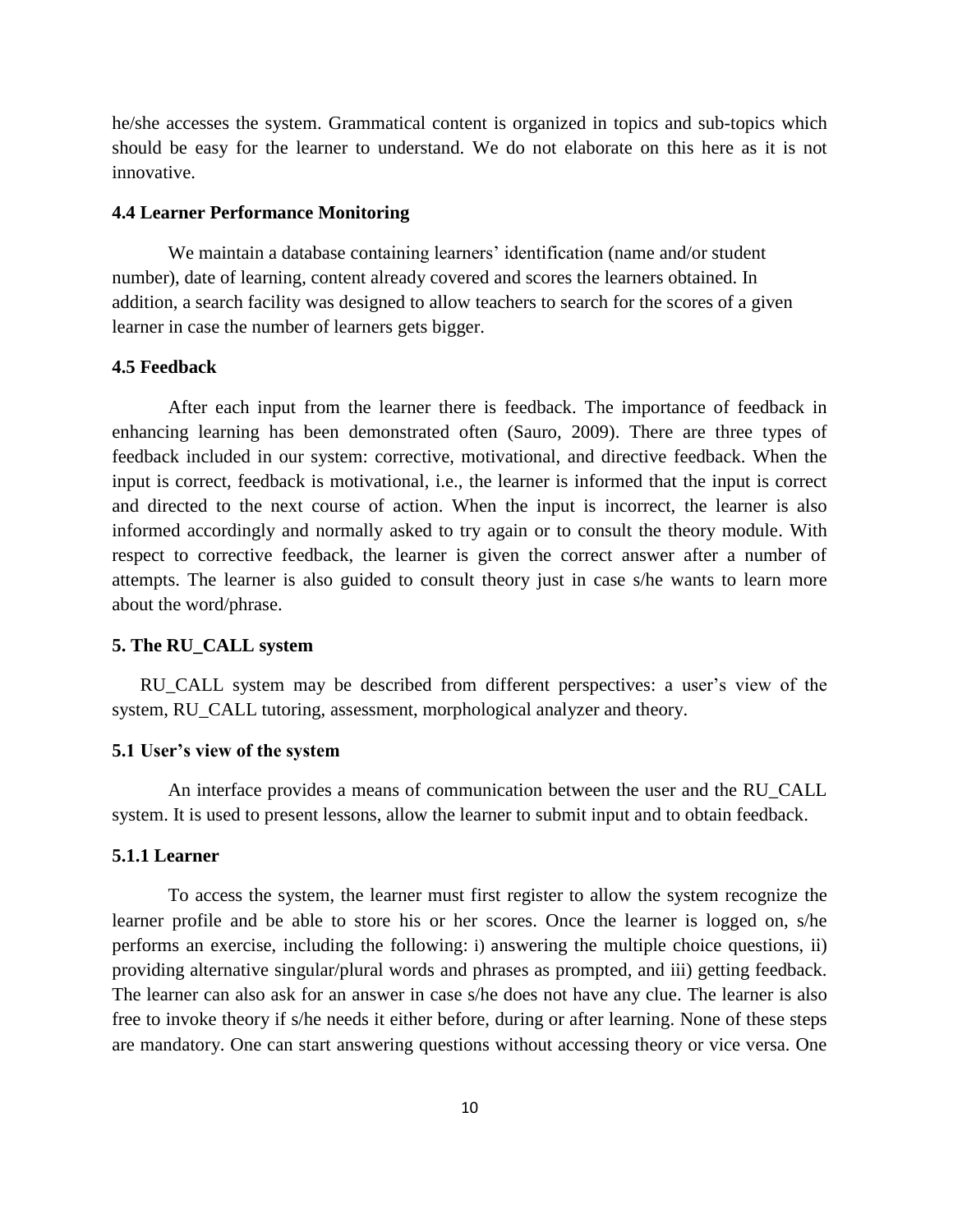can also ask for a correct spelling without answering the question. We walk through one exercise item in section 5.1.2.

### **5.1.2 RU\_CALL tutoring module**

This module controls the sequence and selection of the subject matter presented to the learner. In addition, it has a response mechanism to answer learner's questions with appropriate answers. This module also tracks the learner's level of proficiency in the exercises.

RU\_CALL implements two types of lessons covering plural formation in Runyakitara. The first consists of individual nouns, while the second consists of noun phrases. A learner is required to identify whether the material – word or phrase – is singular or plural and then go on to provide the appropriate alternative (singular/plural). For example, if a learner selects a word as plural (correct form), the system prompts the learner to then provide additionally its singular form. Figure 3 shows the interactive interface with the learner:

| <b>The Runya Nouns</b>                                                                                                                    |           |          |                         | $-$ 0 $\,$ |
|-------------------------------------------------------------------------------------------------------------------------------------------|-----------|----------|-------------------------|------------|
| File View Tools Help                                                                                                                      |           |          |                         |            |
| Lesson 1 Lesson 2                                                                                                                         |           |          |                         |            |
| Noun Singular/Plural Exercise                                                                                                             |           |          |                         |            |
| Welcome to Runyakitara grammar!.                                                                                                          |           |          |                         |            |
| Please look at the word given and check the appropriate answer, that is, whether Plural or Singular.                                      |           |          |                         |            |
| After checking the answer, then write its correct form in the space provided.                                                             |           |          |                         |            |
| If not sure of the spelling of your wriitten answer, Right click on the answer and see suggestions of what might be the correct spelling. |           |          |                         |            |
| Select the correct Singular/Plural for the given word                                                                                     |           |          | <b>Score Board</b>      |            |
| Word:                                                                                                                                     | kidangari |          |                         |            |
|                                                                                                                                           |           |          | #Word                   |            |
| Distinguish the above word.                                                                                                               |           |          |                         |            |
|                                                                                                                                           |           |          |                         |            |
| Singular                                                                                                                                  |           |          | $\overline{\mathbf{2}}$ |            |
|                                                                                                                                           |           |          |                         |            |
| <b>O</b> Plural                                                                                                                           |           |          |                         |            |
|                                                                                                                                           |           |          | <b>Score</b>            |            |
|                                                                                                                                           |           |          |                         |            |
| <b>Give its Plural Form Below</b>                                                                                                         |           |          |                         |            |
|                                                                                                                                           |           |          | 2                       |            |
| bidangari                                                                                                                                 |           |          |                         |            |
| Correct, Please Try a New Word!                                                                                                           |           |          |                         |            |
| Check<br>Previous Word                                                                                                                    | Next Word | New Word | <b>Total Score</b>      | Answers    |
|                                                                                                                                           |           |          |                         |            |

*Fig. 2: RU\_CALL learning interface*

Feedback, as part of the RU\_CALL tutoring module, was implemented motivationally as '*please try again'*, correctively as '*the right answer is …*' and directively 'next'. The following exercises illustrate the steps the user takes to interact with the system using the example in fig. 3. Section a illustrates a correct input, while section b a wrong input.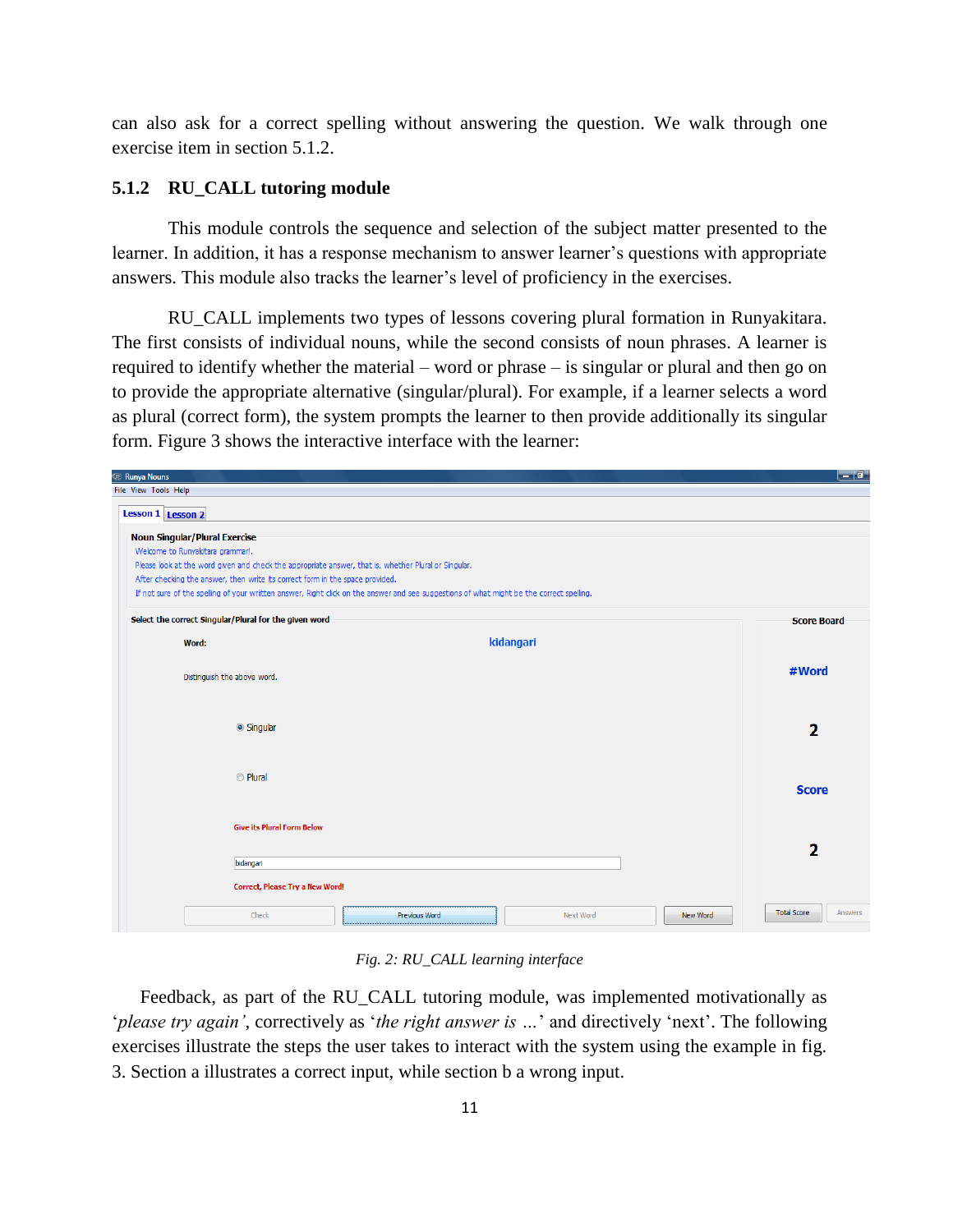| a) | System:<br>User: | select the correct singular/plural form of the given word - kidangari<br>singular |
|----|------------------|-----------------------------------------------------------------------------------|
|    | System:          | Correct, please give its plural form below.                                       |
|    | User:            | bidangari                                                                         |
|    | System:          | Correct, please try a new word.                                                   |
| b) | System:          | select the correct singular/plural for the given word - kidangari                 |
|    | User:            | plural                                                                            |
|    | System:          | Incorrect. Please try again                                                       |
|    | User:            | singular                                                                          |
|    | System:          | Correct, please give its plural form                                              |
|    | User:            | kidanga                                                                           |
|    | System:          | Incorrect, please try again                                                       |
|    | User:            | kidangariri                                                                       |
|    | System:          | Incorrect, please try again                                                       |
|    | User:            | kidangari                                                                         |
|    | System:          | Incorrect, the correct form is bidangari                                          |
|    |                  |                                                                                   |

*Table 3: user interaction-system exercise*

These are not simple tasks given the learners and the nature of the language. In the first place, the task requires knowledge of both words and phrases. First, if the learner does not know the word, (as in the case of b) s/he has no ability to identify its grammatical number. Second, the task requires writing skill of the learner. By requiring a written singular or plural form, productive competence and writing skills are being tested.

### **5.1.3 User Performance**

The module keeps track of every learner with respect to individual lesson(s) and the date, time and success of learning, and uses the data to compile statistics and provide feedback to the learner and the teacher. The statistics compiled are the total score and the percentages for each lesson. The system displays performance in two ways: to the learner, the score board is displayed immediately after login. To the teacher, the system compiles a list of all learners who are registered together with their scores, and is able to display it on request. Figure 4 illustrates the scores interface: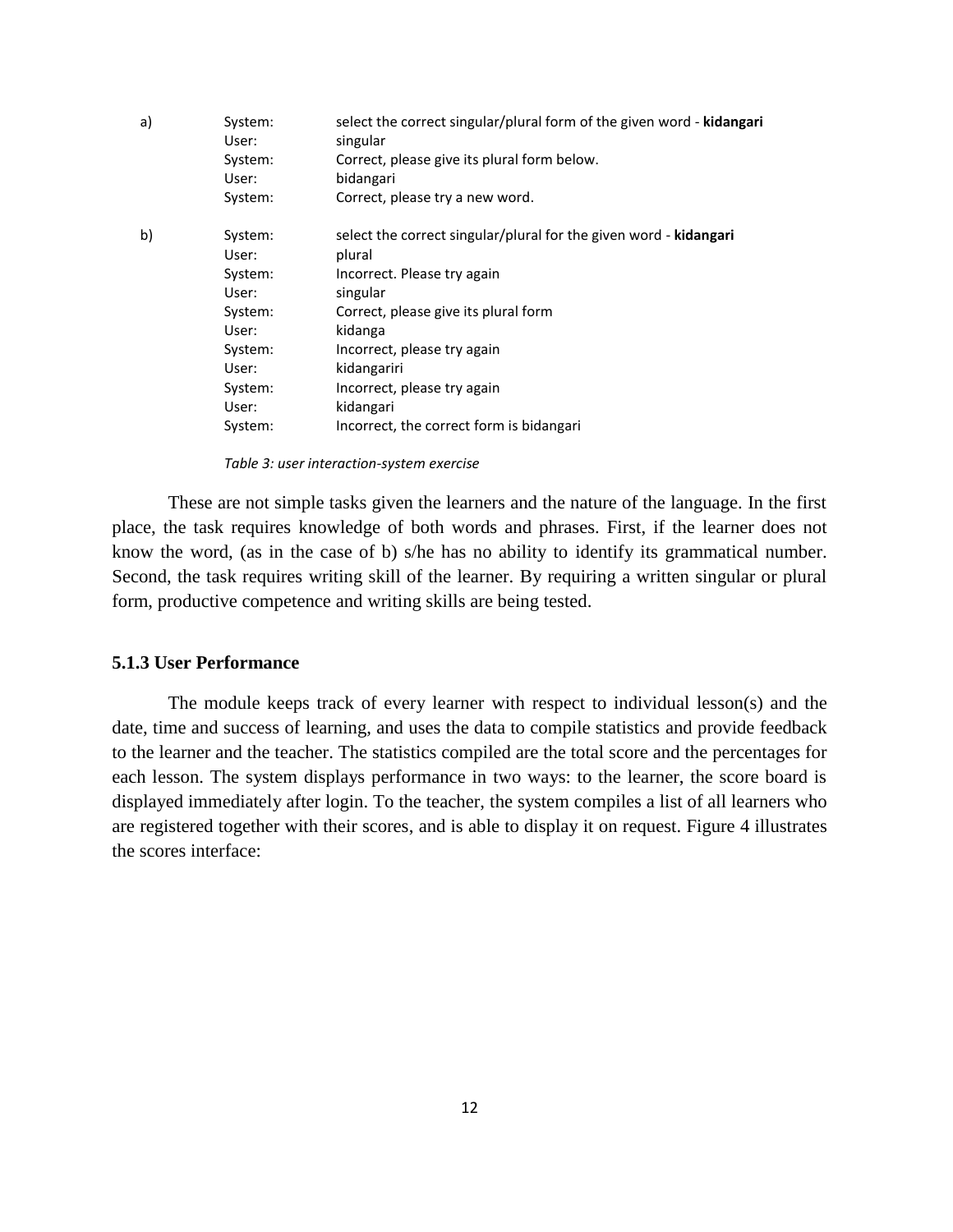| <b>T</b> Scores                    |                          |
|------------------------------------|--------------------------|
| Type in the Name to find score(s): | Score Statistics:        |
|                                    | <b>Average Scores</b>    |
| Search                             | <b>Lesson One</b>        |
| Select Name to Display Score(s):   | Noun(s) Attempted: 8     |
| katushe                            | Score: 8                 |
|                                    | <b>Total Marks: 16</b>   |
| kira                               | Percentage(%): 51        |
| student1                           |                          |
| musiime                            | <b>Lesson Two</b>        |
| Katu                               |                          |
| turya                              | Sentence(s) Attempted: 5 |
| fridah                             | Score: 4                 |
| oriikiriza                         | <b>Total Marks: 11</b>   |
| Fridah                             | Percentage(%): 12        |
|                                    |                          |
| Mukama                             |                          |
| katu                               |                          |

*Fig. 3: Scores interface of RU\_CALL*

## **5.1.4 Interface to morphological analyzer.**

Rather than require that the (rather complex) morphological analyzer be invoked during use, we compiled its output for several thousand nouns and nominal phrases and stored this in a database, Noun Property. Noun Property has a list of all nouns, a display window, and a search facility. When you click on a particular noun, properties of that noun are displayed on the noun property window on the right. The purpose of the search facility is to find nouns not visible on the list. This is illustrated in Figure 4 below:



*Fig. 4: A noun property view from the morphological analyzer.*

# **6. Evaluation of RU\_CALL**

# **6.1 Study design**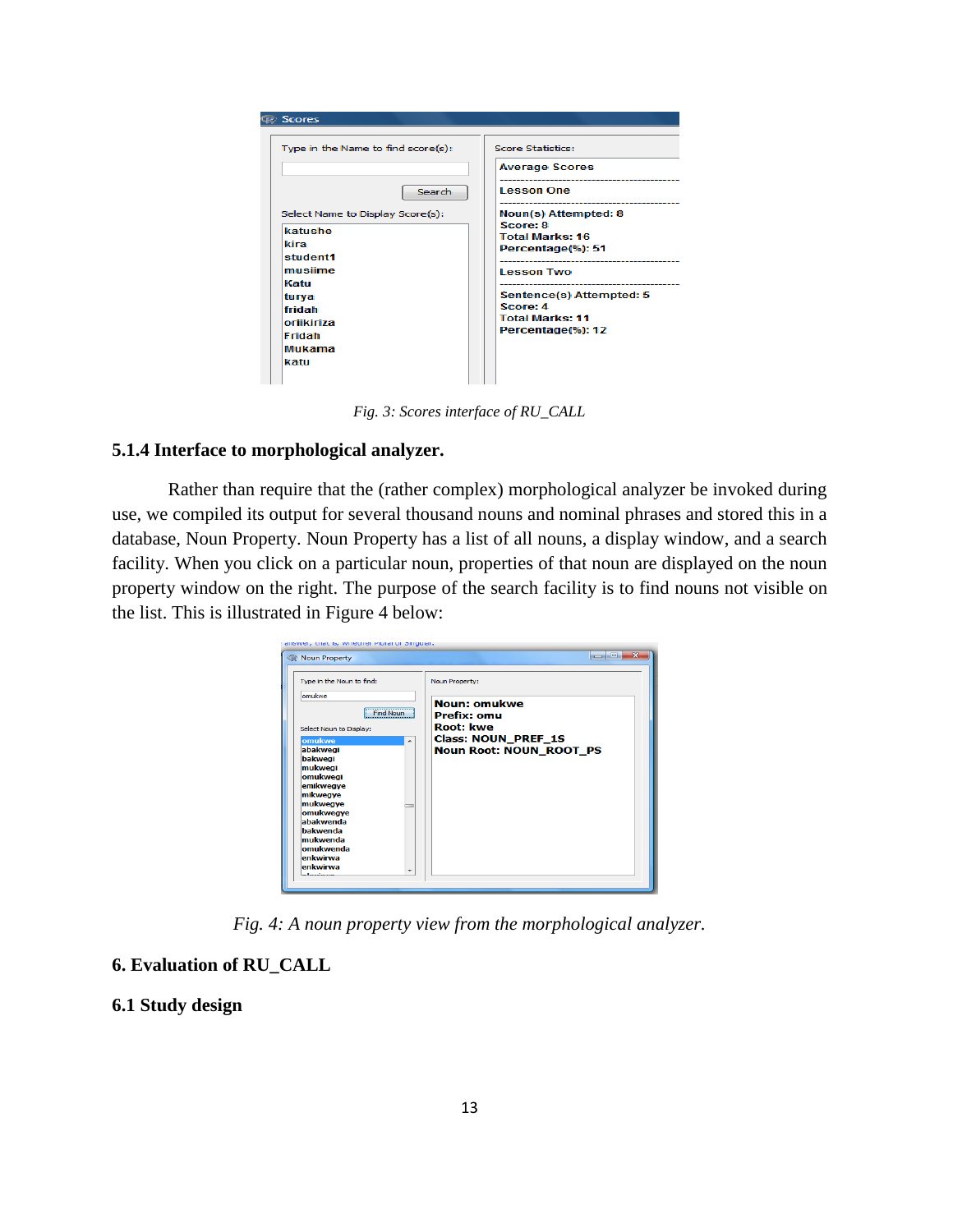Evaluation was carried out in terms of the learning outcome, system appropriateness and users' general views about the RU\_CALL system, keeping in mind that it was their first experience. The following were the more specific research questions:

How do experts evaluate the appropriateness of the system with regard to:

- Learner fit, as described by Hubbard (2006): What is the quality of the opportunity for engagement with language under conditions appropriate for the learners?
- The accuracy of the learning that is stimulated?

How well have users mastered the forms of Runyakitara, focusing on specific aspects of grammar, vocabulary and writing?

- Can a learner recognize/understand the meaning of a given word?
- To what extent can a learner distinguish a given noun as singular or plural?
- To what extent can a learner write an alternative *number form* of a noun accurately?

What is the learning outcome of the digital Runyakitara learning environment?

- To what extent will the digital learning environment help Runyakitara learners enhance their knowledge of grammar?

How do learners evaluate CALL system for Runyakitara?

- What unique aspects do learners discover in this learning environment?
- Do they find the system to be useful?
- How do they compare it with classroom controlled learning?

*Study participants/subjects.* The study used two categories of respondents: experts and learners. Experts were included to judge the appropriateness and accuracy of the system, learners were essential for gauging the effectiveness of the system empirically. Three experts were employed, all university lecturers of Runyakitara. Runyakitara has a limited number of experts; therefore, only three were available to take part in the study.

Learner respondents were students entering university and were of Runyakitara heritage. This particular group of students was randomly selected to participate in the study. Some CALL authorities suggest that between 20 and 30 participants are appropriate for user studies (Ma and Kelly, 2006). We targeted 30 learners, but only 26 participated in the study.

*Instruments.* A checklist and also a questionnaire were designed to obtain judgmental responses from experts. The checklist required 'yes' or 'no' answers, while the questionnaire comprised both structured and open-ended questions.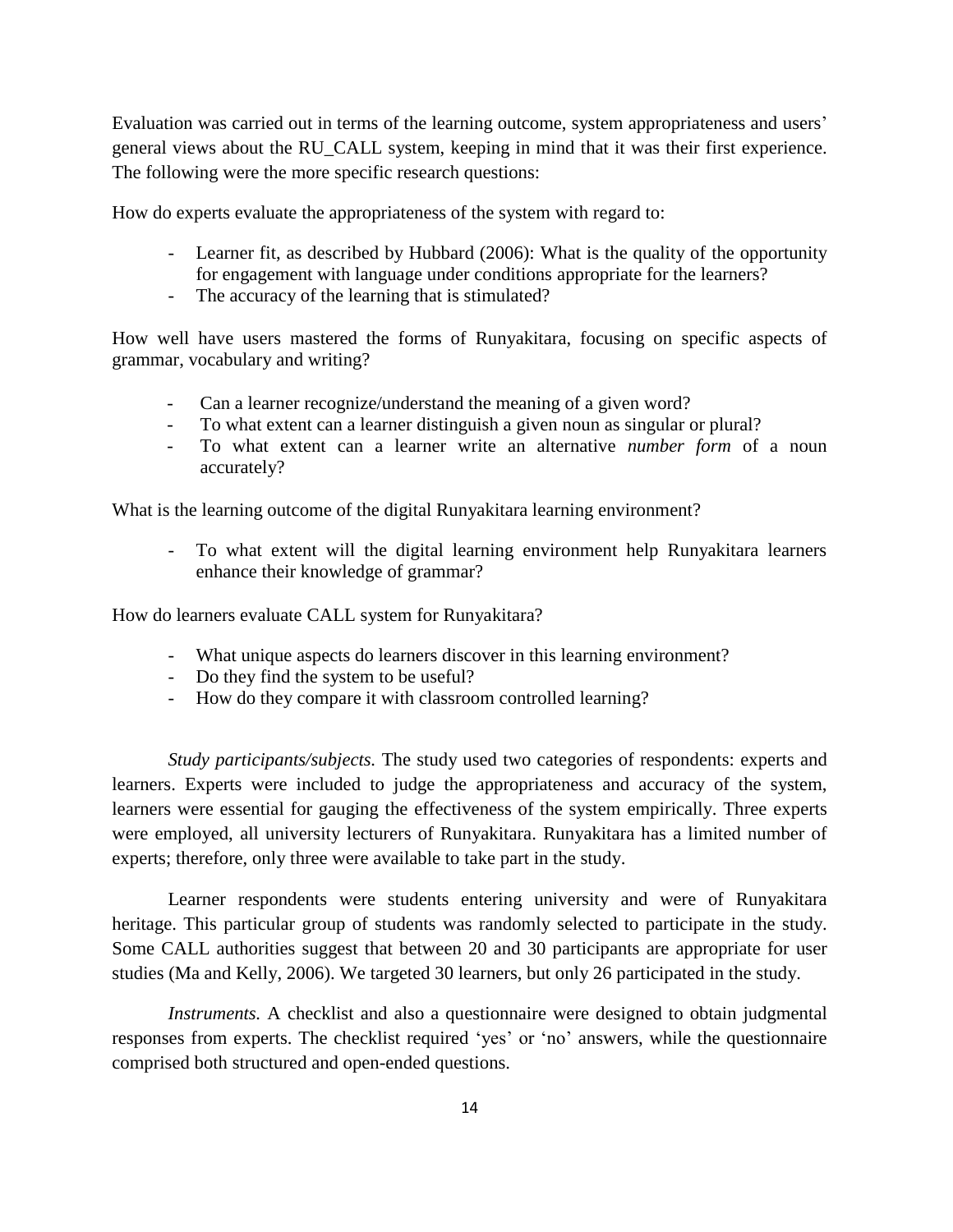For learners, a pre-experiment test and a post-experiment test together with an evaluation questionnaire were designed. The pre-test comprised 100 fill-in-the-blank questions involving nouns and nominal morphology. The post-learning test was administered after the software (RU\_CALL) was used to ascertain whether there were gains in grammar and spelling. The post-test was constructed in the same fashion as the pre-test. The purpose of the pre-test was to gauge vocabulary, spelling and grammatical knowledge of students before the digital learning content exposure. The post-experiment questionnaire was intended for acquiring information concerning the learners' views on the learning environment.

*Procedure.* The entire experiment for learners followed a three-step procedure: prelearning test, learning experiment and post-learning questionnaire. The learning program was installed on (Makerere University, School of Computing) computers. Before interacting with the electronic learning system, a pre-test was administered on paper. All learners were then exposed to the learning material in RU\_CALL, to learn and do exercises at their own pace, two hours a day, so that the overall time of the experiment was ten hours, spread across five days. Given that the learners had had passive exposure to Runyakitara, we hypothesized that ten hours of continuous grammatical exercises would be sufficient to demonstrate enhanced command of the language. Detailed instructions were given to learners regarding system access, use, and the entire learning procedure was fully explained.

### **6.3 Results and Discussion**

#### **6.3.1 Results from experts**

We asked experts to evaluate RU\_CALL system with respect to the following dimensions: effectiveness, coverage, accuracy and selection of content for learning.

*System effectiveness*. The three experts agreed that RU\_CALL would be able to achieve its intended objectives. We interpreted this to imply that RU\_CALL was ready to be empirically evaluated.

*Coverage.* The system was intended to cover all Runyakitara nouns, and the experts were satisfied that over 90% of the nouns would be covered. One also pointed out some missing common nouns, which we took to indicate that the system must be updated from time to time. The nouns which were missing at the time of evaluation were later included, since the system is easily expandable.

*Content accuracy.* The noun forms in the system were intended to be accurate and familiar to the experts of Runyakitara, because they were from a 2007 dictionary of Runyankore-Rukiga. In the experts' opinion, nouns were mostly familiar, but they also noted a few cases where nouns seemed foreign. For example, none of them knew the meaning of *ebyangato*, even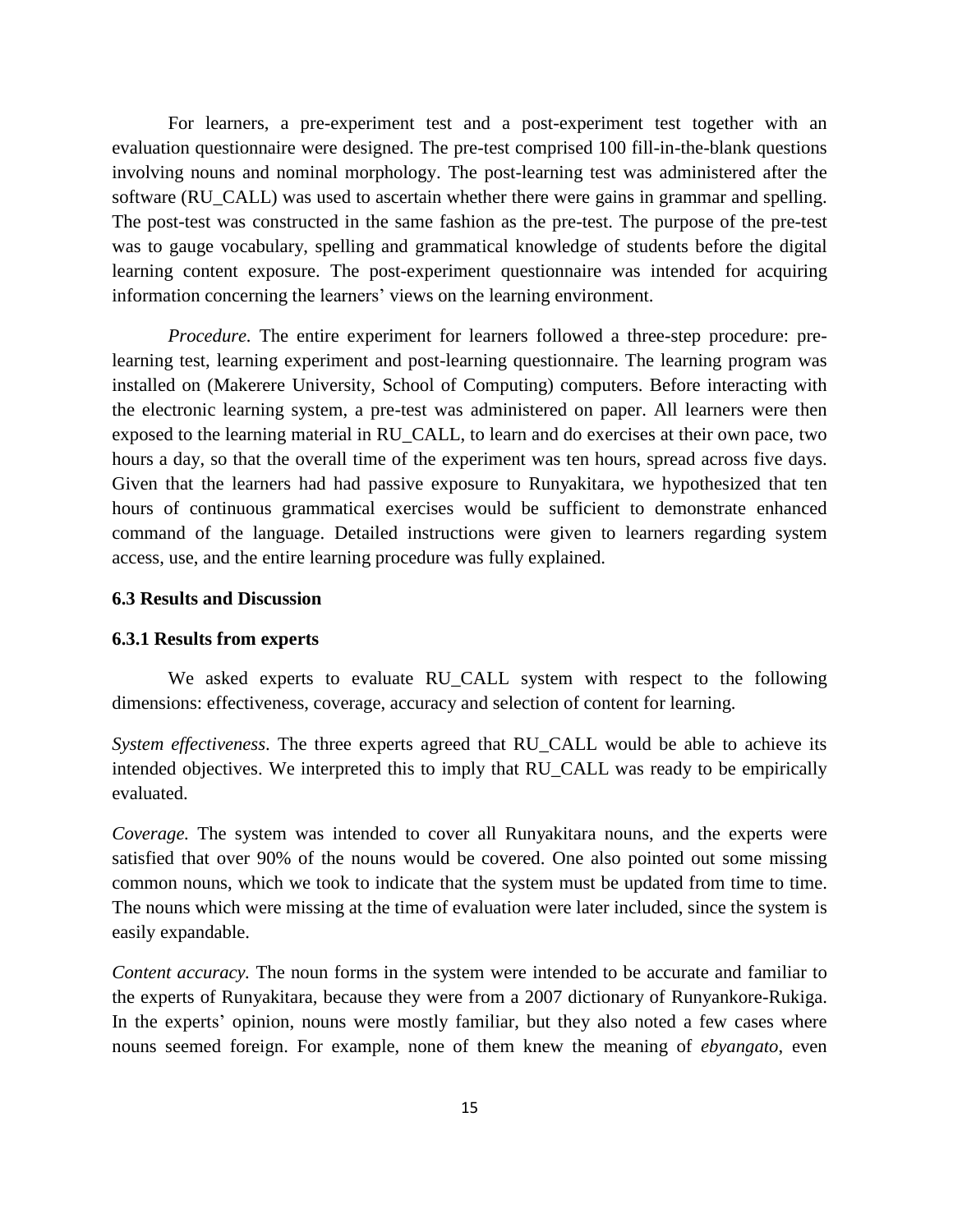though it is from a dictionary. Perhaps this shows only that not even experts know all the words in the dictionary.

*Random selection of content for learning*. Regarding the pedagogical aspect of selecting content for the learner, the experts were all dissatisfied with the random selection of nouns as a good method of selecting content for learning. They suggested that nouns should be systematically presented (arranged under topics) and selected so that learners would be likely to understand them. Our assumption had been that learners should focus on grammar in these exercises rather than on vocabulary. We concede, however, that it would be preferable to group nouns in order to synchronize the morphological learning with other parts of language courses which may systematically vary the situation in which a language is used.

#### **6.3.2 Results from learners**

At the beginning of this study, it was not clear whether the assumption we had about learners was true. The basic assumption was that students of Runyakitara heritage raised in a non-Runyakitara area would have limited knowledge of the Runyakitara language. We therefore tested the extent to which they knew Runyakitara vocabulary, grammar and writing. Table 4 below presents the mean scores for the pre-test, broken down into vocabulary and grammar scores. (We examine scores for improvement below):

|                    | Pre-test experiment $(N=26)$ |         |                      |  |
|--------------------|------------------------------|---------|----------------------|--|
|                    | <b>Vocabulary</b>            | Grammar | Grammar +<br>writing |  |
| Mean               | 60.0                         | 63.5    | 54.8                 |  |
| Standard deviation | 16.9                         | 18.2    | 16.5                 |  |

Table 4: Mean Scores and Standard Deviations for the Pre-test.

The pre-test results indicate that participants had fair knowledge of vocabulary, indicating that the average learner could provide an English equivalent for 60 out of 100 words. Every Runyakitara speaker would like to improve his or her vocabulary knowledge.

With respect to grammar, we tested only whether the participants could identify a word as plural or singular. Knowledge of grammar and writing resulted in an average of 55.1. We note in passing here that these low early scores indicate level of ability that would be low for native speakers, but not for "semi-speakers" who need to re-learner their first language. In this exercise, learners were required to specify the correct *number* of a word, that is, singular or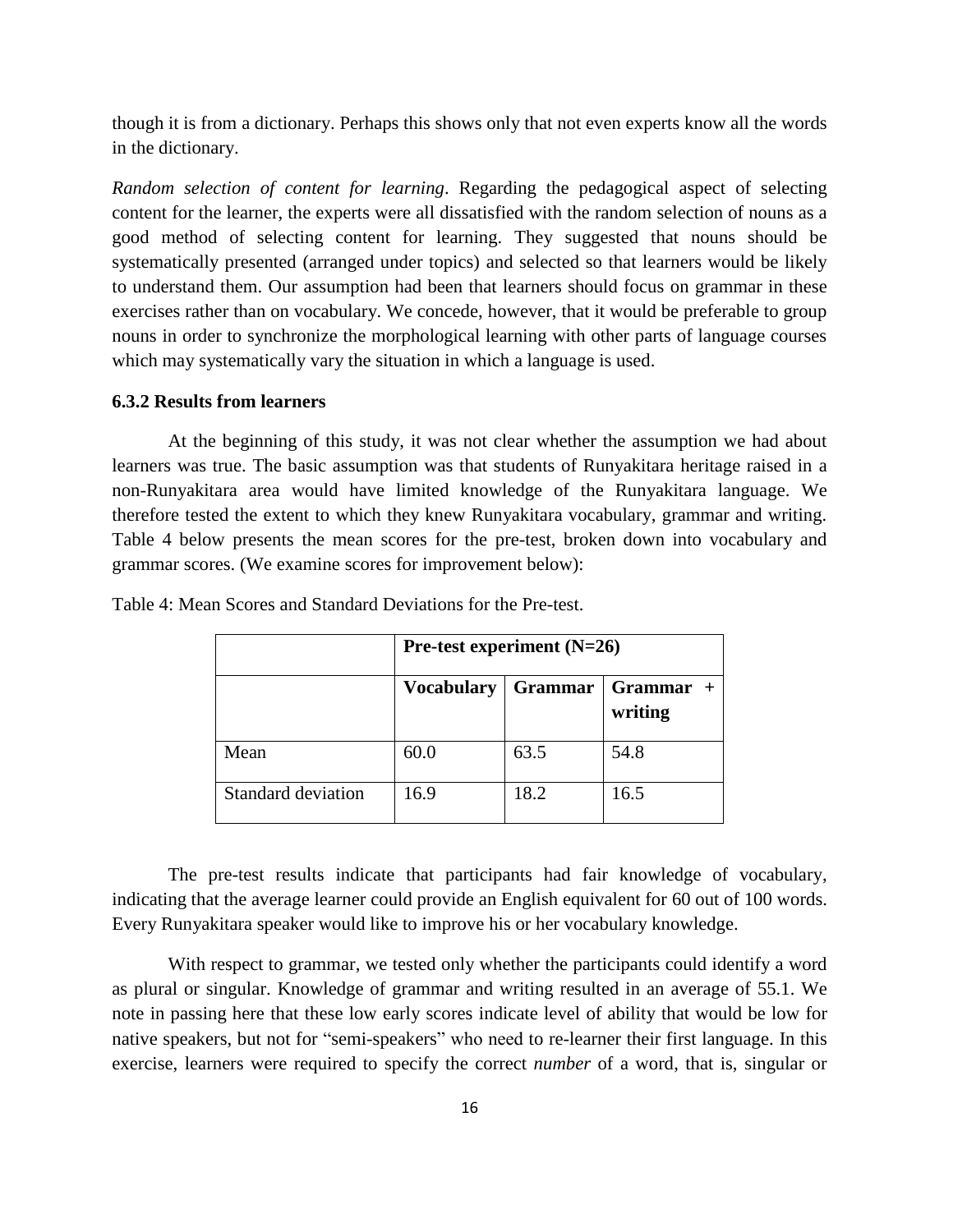plural and to provide an alternative form, meaning that spelling was also tested. The scores in Table 4 show that participants indeed had considerable knowledge of their language, even if they clearly do not have native-speaker levels of ability.

*Grammar improvement.* After the pre-test (manual exercise), learners were given the RU\_CALL system to learn and complete exercises. Table 5 shows That performance clearly improved once learners used the system.

| <b>Variable</b> | <b>Learners</b>    | <b>Mean score</b> | <b>Standard deviation</b> |
|-----------------|--------------------|-------------------|---------------------------|
| Pre-test        | 26                 | 59.73             | 17.4                      |
| $Post - test$   | 26                 | 74.61             | 9.17                      |
| t-value (paired | Degrees of freedom |                   | <b>Probability</b>        |
| differences)    |                    |                   |                           |
| 7.413           | 25                 |                   | < 001                     |

Table 5: Before and After Scores for Learners.

Table 4 indicates that there is a statistically significant difference between the mean grammar scores for the pre- and post-tests for the study participants (t(25)=7.413, p < .001). In other words, after using the software the participants had mastered nominal morphology better than they had in the pre-test. The digital learning environment appears to help in learning Runyakitara.

To confirm that students are indeed improving as they follow instruction, we conducted a regression analysis using the average session score as a dependent variable and the session number as an independent variable (the first session had the value 1, the second 2, etc.). This confirmed that we see a significant and steady learning effect  $(r=0.89, p<0.001)$ . As the students used the system, their daily scores improved (See Figure 5).

Figure 5. Progression in Exercises.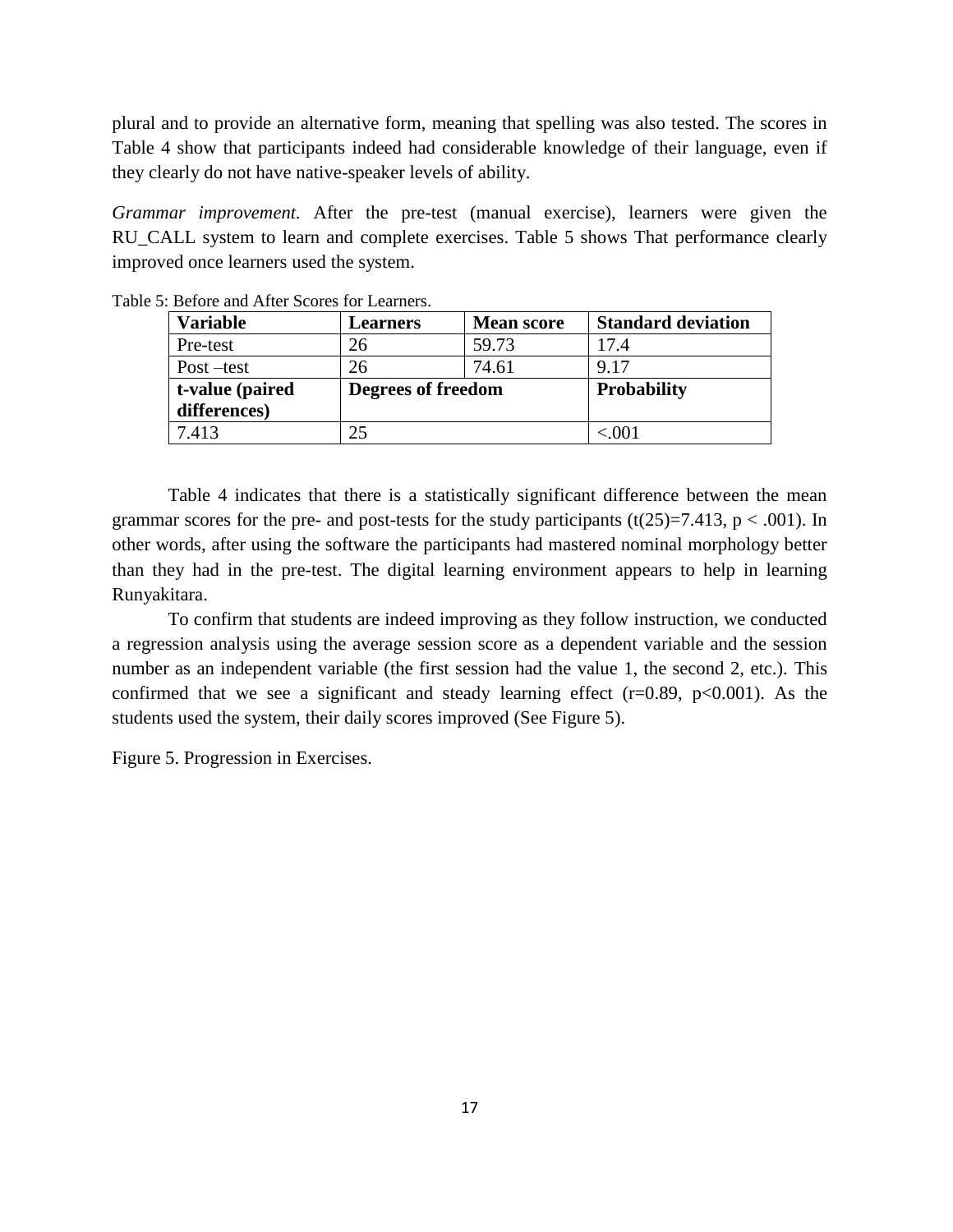**Progression in Exercises** 



The scatterplot also indicates that the average scores of students on even-numbered lessons (e.g., lesson 2) were consistently lower than those in the previous odd-numbered lesson (e.g., lesson 1). This happened because lesson 1, etc. focused on words, while lesson 2, etc. focused on phrases. The pattern indicates that words were easier to learn than phrases.

#### **6.3.3 Learners' evaluation of RU\_CALL**

This section examines learners' views regarding the usefulness and of RU\_CALL and its perceived advantages and disadvantages when compared with classroom learning. Results discussed in this sub-section are from the rating scale questions and the open-ended questions.

*Perceived RU\_CALL usefulness***.** Learners rated RU\_CALL on a Likkert scale of 1 (very useless) to 5 (very useful). Their ratings used only the categories 5 (very useful) and 4 (useful). Table 5 summarizes their responses:

| <b>Scale rate</b>           | 5  |    |
|-----------------------------|----|----|
| Number<br>of<br>respondents | 20 | 6  |
| Percentage                  | 77 | 23 |

*Table 6. Usefulness of RU\_CALL*

The fact that none of the participants used the lower or even the middle section of the scale implies that RU\_CALL was appreciated for its role in enhancing participants' grammar and spelling. The system's usefulness could also be seen in the comments learners made about using the software: *All* twenty-six learners indicated that they will continue using the software.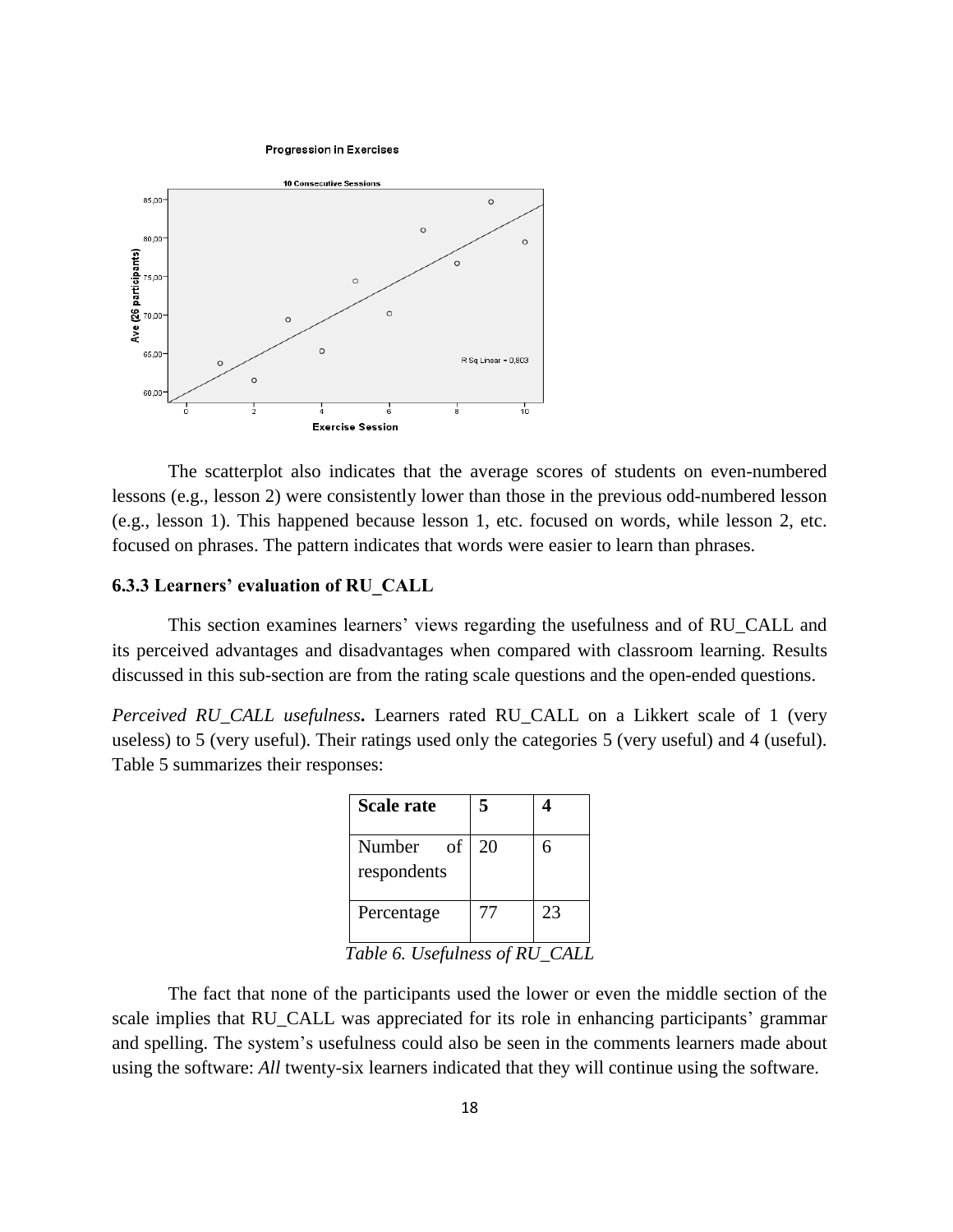*Unique aspects found in RU\_CALL.* The learners also found that they had understood the instruction and content provided by the digital learning environment for Runyakitara, and they remarked on how it was flexible in allowing them to revise their answers and to find correct answers. Some found the system good for documentation, and others indicated that it was convenient and enjoyable. Most indicated that the assessment part was unique and interesting to them because it was their first time to learn and get real time feedback.

#### **7. Conclusion and pointers to future research**

This study has presented a CALL system of Runyakitara, including a review of its design and implementation and an evaluation of its effectiveness. Our main objective has been to provide a digital learning environment that enables learners to enhance their grammatical mastery of this difficult language and to support the acquisition of writing skills. We applied both judgmental and empirical evaluation.

The results from the evaluation are positive. We confirmed that our targeted learners hadbasic, but limited knowledge of vocabulary and grammar in Runyakitara so that they needed to improve if they wished to function smoothly in Runyakitara.

The system also led to enhanced grammar abilities, which was the most important goal of the development effort. Learners improved regularly and substantially. The system facilitated the learning of Runyakitara, the opportunity to use CALL software was motivational for the participants, most of whom admitted that their first interaction with the software (day 1) was a challenge, which motivated them to work hard to benefit from it. Some reported that they had been accustomed to consulting dictionaries, and others, native speakers in order to acquire information on the language.

With respect to the learners' subjective evaluation of software, results are quite satisfactory, with majority of learners reporting that they would like to continue using it.

Future practical steps should be to include other grammatical structures in the system, especially verbs and their tense, aspect, and topic morphology, which are essential to effective language useFuture directions to this research might be to include the morphological facilities in more natural exercises such as choosing the correct forms of words already embedded in texts.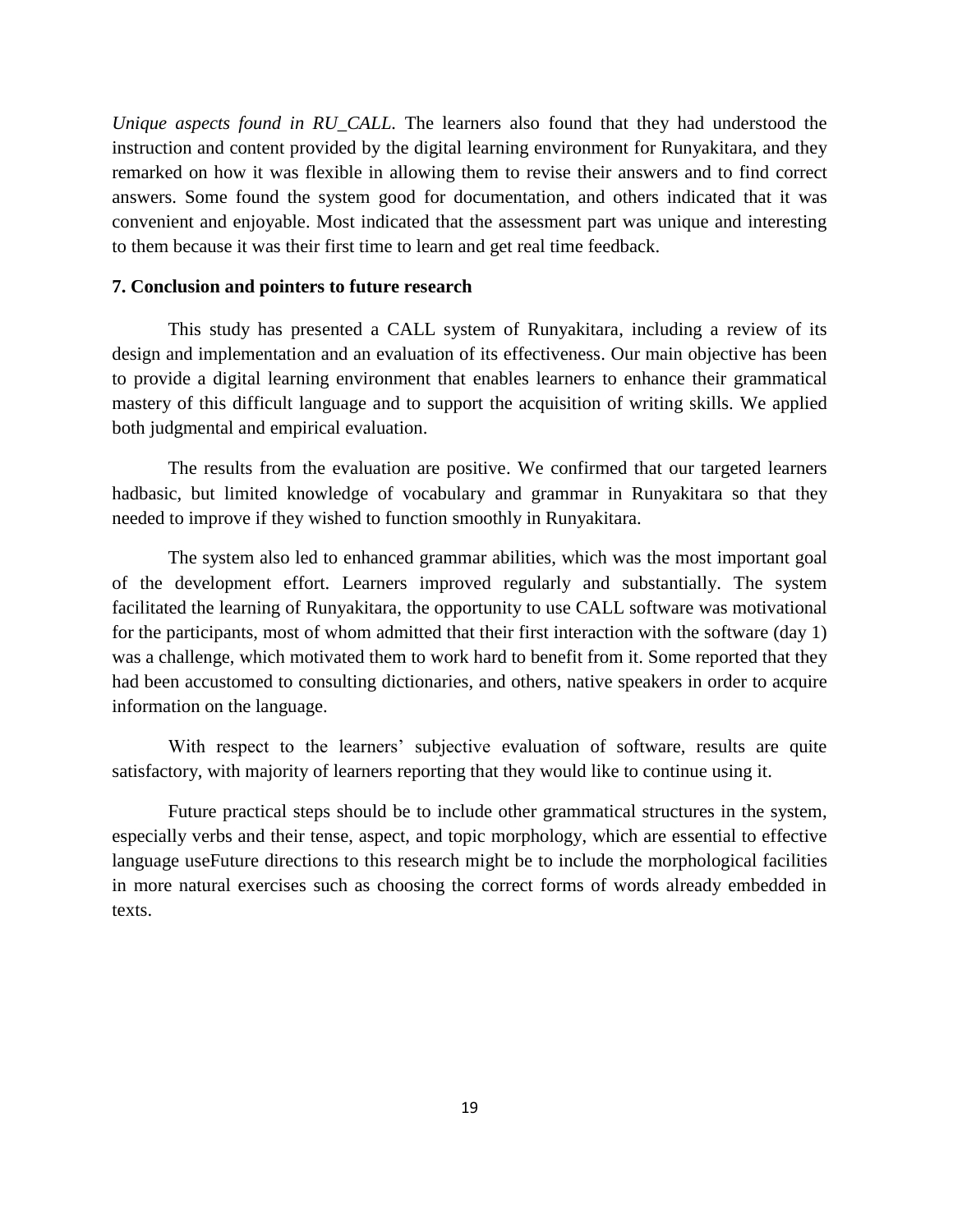### **Acknowledgments**

We are grateful to Dr. Geoffrey Andogah, Gulu University, and his students for implementing the user interface to RU\_CALL. We further gratefully acknowledge useful criticism and suggestions from Ad Backus, Rehema Baguma, Kees de Bot, Eve Clark, Sake Jager and Irina Zlotnikova.

### **References**

- Amaral, L. (2007). *Designing intelligent language tutoring systems: integrating natural language processing technology into foreign language teaching*. (Doctoral dissertation, The Ohio State University, Columbus, Ohio).
- Amaral, L. & Meurers, D. (2006). Where does ICALL fit into foreign language teaching? *Talk at CALICO*. University of Hawaii, [http://purl.org/net/icall/handouts/calico06](http://purl.org/net/icall/handouts/calico06-amaral-meurers.pdf) [amaral-meurers.pdf](http://purl.org/net/icall/handouts/calico06-amaral-meurers.pdf)
- Amaral, L.A. & Meurers, D. (2011). On using intelligent computer-assisted language learning in real-life foreign language teaching and learning. *ReCALL*, 23(1), 4–24.
- Antoniadis, G. Kraif, O., Lebarbé, T., Ponton, C. & Echinard, S. (2005) Modélisation de l'intégration de ressources TAL pour l'apprentissage des langues: La plateforme MIRTO. *ALSIC. Apprentissage des Langues et Systèmes d'Information et de Communication,* 8(2), 65-79.
- Beesley, K.R. & Karttunen, L. (2003). *Finite state morphology*. CSLI: Stanford.
- Blanchard, A., Kraif, O., & Ponton, C. (2009) Mastering overdetection and underdetection in learner-answer processing: Simple techniques for analysis and diagnosis. *Calico Journal,* 26(3), 592-610.
- Buttery, A. Rai, I. & Beresford A. (2009). Language learning on a next-generation service platform for Africa. *2 nd Satellite Workshop on Innovative Mobile Technology & Services for Developing Countries.* 15<sup>th</sup> March 2009, Kampala, Uganda.
- Dickinson, M. (2010) On morphological analysis for learner language, focusing on Russian. *Research on Language & Computation* 8(4), 273-298.
- Dickinson, M. & Herring, J. (2008). Developing online ICALL exercises for Russian. *Proceedings of the Third Workshop on Innovative Use of NLP for Building Educational Applications*. 1-9. Columbus, Ohio.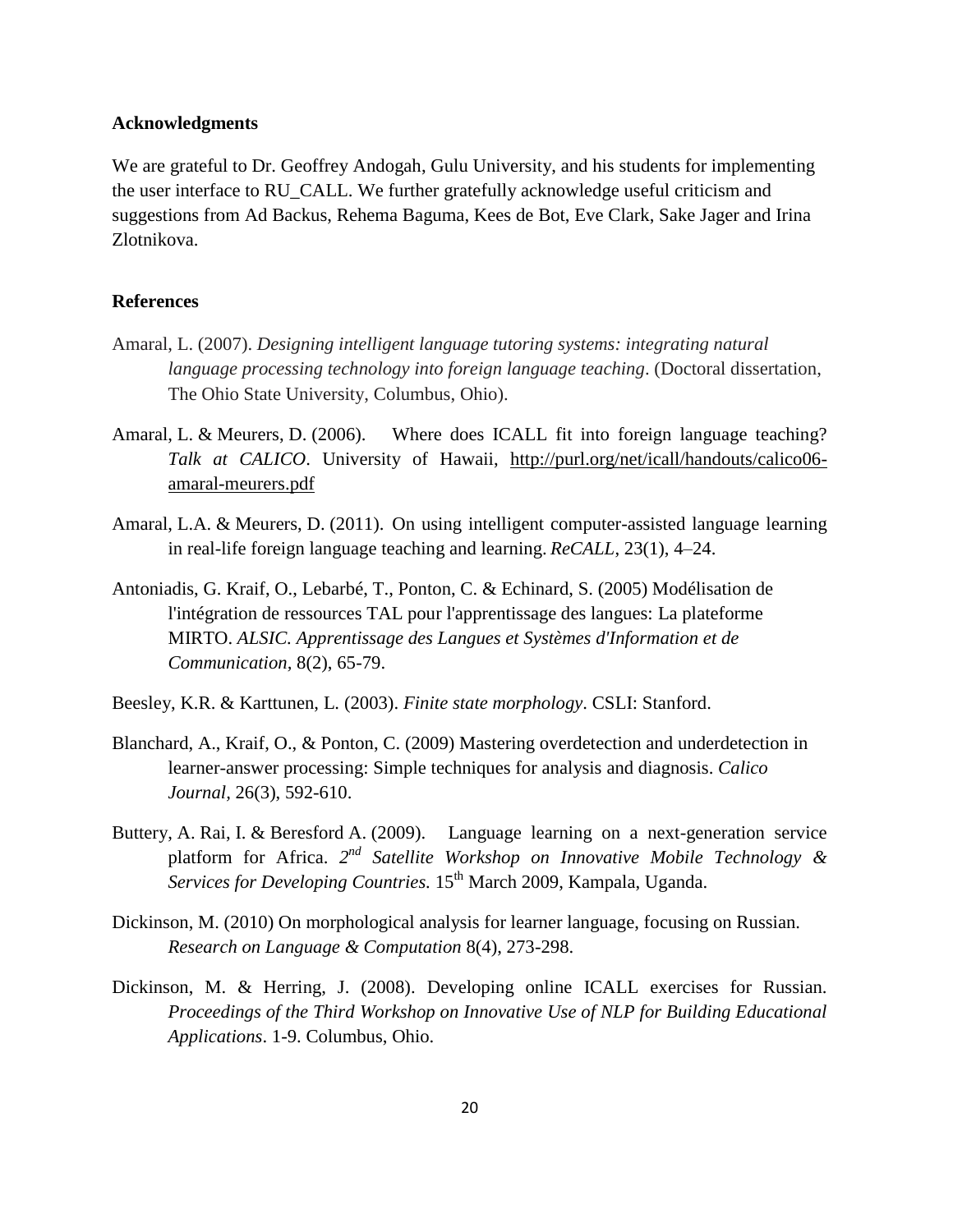- Dorian, Nancy C. (1977). The Problem of the Semi-Speaker in Language Death. *Linguistics,* 15(191), 23–32.
- Esit, O. (2011). Your verbal zone: An intelligent computer-assisted language learning program in support of Turkish learners. *Computer Assisted Language Learning,* 24(3), 211-232.
- Fillmore, L.W. (2000). Loss of family languages: Should educators be concerned? *Theory into Practice,* 39[\(4\)](http://www.tandfonline.com/toc/htip20/39/4), 203-210. doi: 10.1207/s15430421tip3904\_3
- Fishman, J. (2000) Reversing language shift: RLS theory and practice revisited. In: G.Kindell & M.P. Lewis (eds.) *Assessing ethnolinguistic vitality. Theory and practice.* (pp. 1-26) Dallas: SIL International.
- Fishman, J. (Ed.) (2001). *Can threatened languages be saved?* Clevedon, Tonawanda & North York: Multilingual Matters.
- Gamper, J. & Knapp, J. (2002). A review of intelligent CALL systems. *Computer Assisted Language Learning,* 15(4), 329-342.
- Hamwedi, M.A. & Dalvit, L. (2012). E-learning and M-learning in African Languages: a survey of Oshikwanyama students at a northern Namibian school. *ELML 2012: The Fourth International Conference on Mobile, Hybrid, and Online Learning, 30th Jan. – 4 th Feb. 2012, Valencia, Spain.*
- Halliday, M. (1968). The users and uses of language. In J. Fishman (Ed.), Readings in the sociology of language. (pp. 139-169). The Hague: Mouton.
- Hanneforth, T. (2009). fsm2 a scripting language for creating weighted finite-state morphologies. In: C. Mahlow & M. Piotrowski (Eds.), *State of the art in computational morphology* (pp. 48-63). Heidelberg: Springer Berlin.
- Hubbard, P. (2006). Evaluating CALL software. In L. Ducate & N. Arnold (Eds.) *Calling on CALL: From theory and research to new directions in foreign language teaching.* (pp. 313-338). San Marcos, TX: CALICO.
- Hurskainen, A. (2009). Intelligent computer-assisted language learning: Implementation to Swahili *Technical Reports in Language Technology Report No 3, University of Helsinki, Finland.* http://www.njas.helsinki.fi/salama*.*
- Jager, S. (2009). *Towards ICT-integrated language learning: Developing an implementation framework in terms of pedagogy, technology and environment.* (Doctoral Dissertation, University of Groningen, The Netherlands).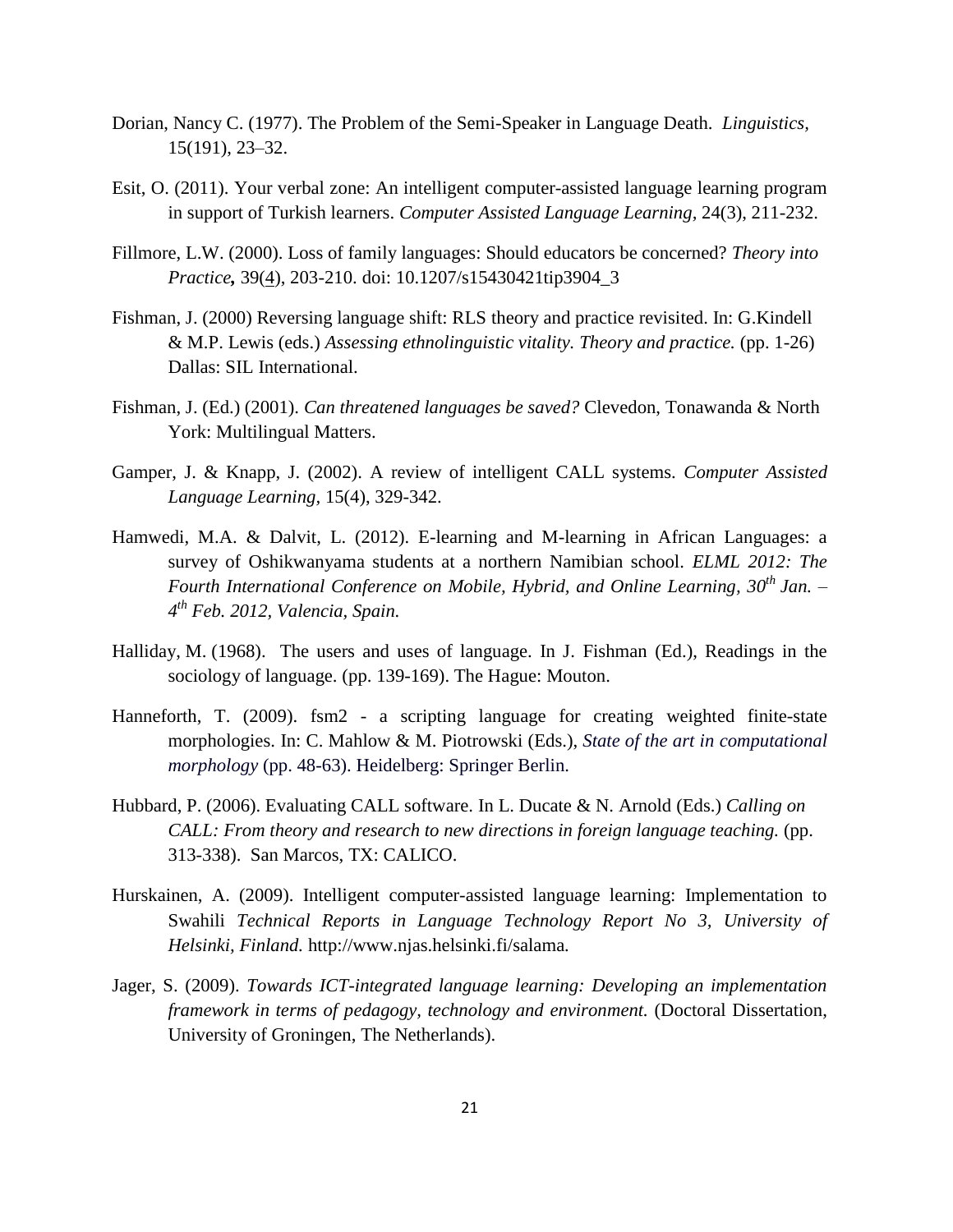- Jurafsky, D. & Martin J.H. (2009). *Speech and language processing: An introduction to*  natural language processing, computational linguistics and speech recognition. 2<sup>nd</sup> ed. New Jersey: Prentice-Hall.
- Katushemererwe F. & Hanneforth T., (2010). *fsm2* and the morphological analysis of Bantu nouns – first experiences from Runyakitara. *International Journal of Computing and ICT research,* Special Issue 4(1), 58-69.
- Katushemererwe F. & Hurskainen, A. (2011). Intelligent computer-assisted language learning system: Implementation on Runyakitara. In M. Kizza (Ed.) Vol. VII, *Special Topics in Computing and ICT Research.* Kampala, Uganda: Fountain Publishers..
- Landweer, M. L. (2000). Endangered languages. Indicators of ethnolinguistic vitality. *Notes on Sociolinguistics* 5.1:5-22. Avail. at www.sil.org/sociolx/ndg-lg-indicators.html
- Lewis, M. (Ed.) (2009). *Ethnologue: Languages of the world*, 16<sup>th</sup> ed. Dallas, Tex.: SIL International. *Online version:* http://www.ethnologue.com/.
- Ma, Q. & Kelly, P. (2006). Computer assisted vocabulary learning: design and evaluation *Computer Assisted Language Learning*, 19(1), 15-45.
- Nagata, N. (2009). Robo-Sensei. *CALICO Journal*, 26(3), 562-579.
- Ndoleriire, O. & Oriikiriza, C. (1990). Runyakitara studies. Unpublished Manuscript, Makerere University, Kampala.
- Nerbonne, J. (2002). Computer-assisted language learning and natural language processing. In: R. Mitkov (Ed.) *Handbook of computational linguistics* (pp. 670-698). Oxford: Oxford University Press.
- Nerbonne, J. & Dokter, D. (1999). An intelligent word-based language learning assistant. *Traitement Automatique des Langages. Special Issue on Multi-linguality*, 40(1), 125- 142.
- Ohiri-Aniche, C. (1997). Nigerian languages die. *Quarterly Review of Politics, Economics and Society,* 1(2), 73-9.
- Odejobi O.A. & Beaumont T. (2003). Web-based intelligent computer-assisted language learning system for Yoruba (YiCALL). *International Association for Development of the Information Society (IADS) e-conference.* Lisbon, Portugal, 3-6 June 2003. Avail. at http://leilbadrahzaki.wordpress.com/.
- Oriikiriza, C. (2007). *Kashoboorozi y'Orunyankore-Rukiga*. Uganda: Fountain Publishers